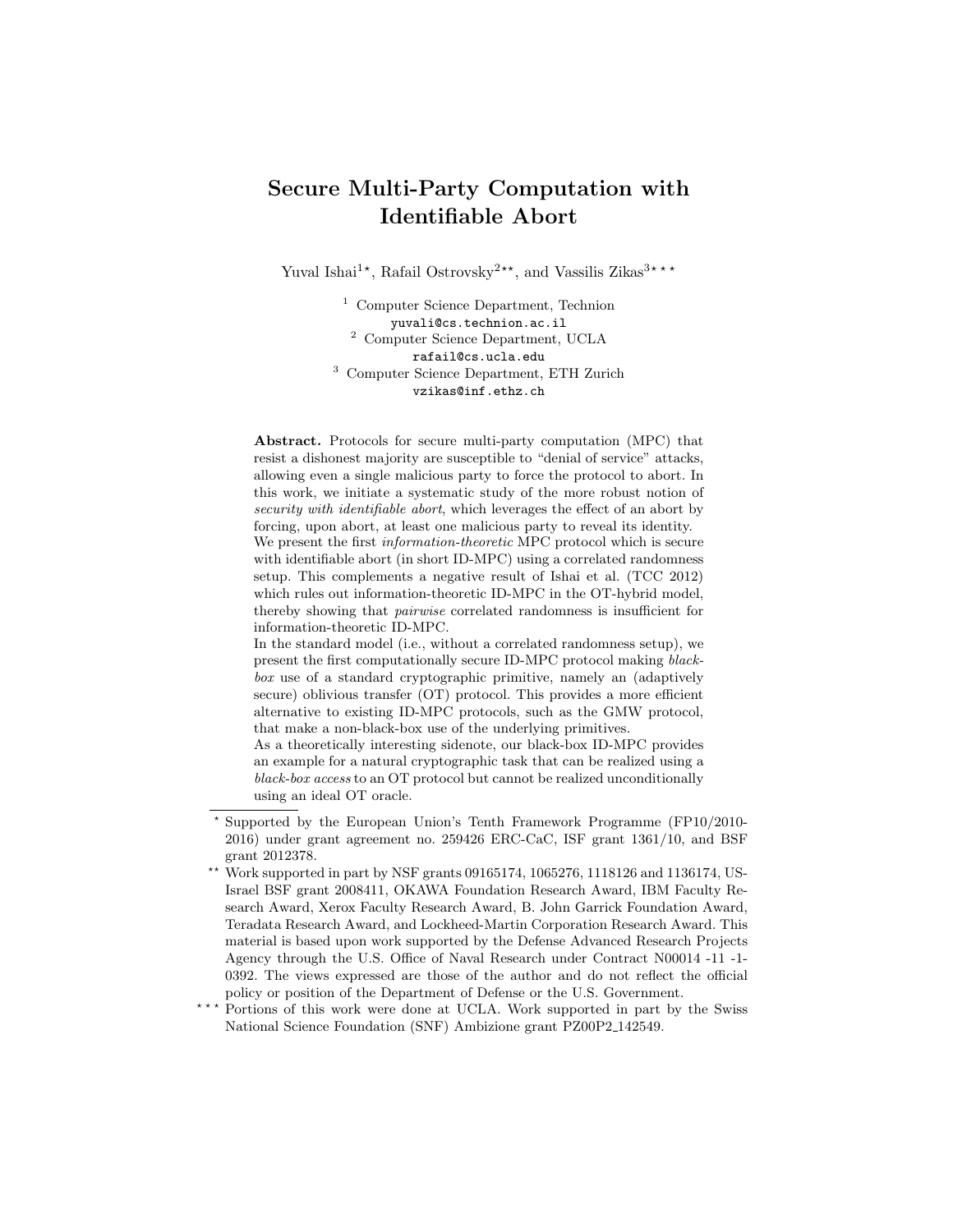## 1 Introduction

Recent advances in secure multiparty computation have led to protocols that compute large circuits in a matter of seconds. Most of these protocols, however, are restricted to provide security against semi-honest adversaries, or alternatively assume an honest majority. A notable exception is the SPDZ line of work [\[3](#page-15-0)[,16](#page-16-0)[,14,](#page-15-1)[15,](#page-16-1)[34\]](#page-17-0) which tolerates a majority of malicious parties. SPDZ is optimized for the pre-processing model and demonstrates a remarkably fast on-line phase, largely due to the fact that it uses information-theoretic techniques and, thus, avoids costly cryptographic operations. Unfortunately, all these efficient MPC protocols for the case of a dishonest majority are susceptible to the following denial-of-service (DoS) attack: even a single malicious party can force an abort without any consequences (i.e., without even being accused of cheating). Although classical impossibility results for MPC prove that abort-free computation is impossible against dishonest majorities, vulnerability to DoS attacks is an issue that should be accounted for in any practical application.

Summary of known results. The seminal works on MPC [\[47,](#page-17-1)[21,](#page-16-2)[2,](#page-15-2)[9](#page-15-3)[,42\]](#page-17-2) establish tight feasibility bounds on the tolerable number of corruptions for perfect, statistical (aka information-theoretic or unconditional), and computational (aka cryptographic) security. For semi-honest adversaries, unconditionally secure protocols exist if there is an honest majority, or if the parties have access to a complete functionality oracle or other types of setup. An arguably minimal setup is giving the parties (appropriately) correlated random strings before the inputs are known. We refer to this as the correlated randomness model.

When there is no honest majority and the adversary is malicious, full security that includes fairness cannot be achieved [\[12\]](#page-15-4). Instead, one usually settles for the relaxed notion of *security with abort*: Either the protocol succeeds, in which case every party receives its output, or the protocol aborts, in which case all honest parties learn that the protocol aborted. (Because of the lack of fairness, the adversary can learn its outputs even when the protocol aborts.) The GMW protocol [\[21,](#page-16-2)[19\]](#page-16-3) realizes this notion of security under standard cryptographic assumptions. Interestingly, this protocol also satisfies the following useful identifiability property: upon abort every party learns the identity of some corrupted party. This property is in the focus of our work.

To the best of our knowledge, all protocols achieving this notion of security (e.g., [\[21,](#page-16-2)[7\]](#page-15-5)) are based on the same paradigm of using public zero-knowledge proofs to detect deviation from the protocol. While elegant and conceptually simple, this approach leads to inefficient protocols that make a non-black-box use of the underlying cryptographic primitives.<sup>[4](#page-1-0)</sup> The situation is even worse in the information-theoretic setting, where an impossibility result from [\[31\]](#page-16-4) (see

<span id="page-1-0"></span><sup>4</sup> Alternatively, protocols such as the CDN protocol [\[13\]](#page-15-6) make a use of ad-hoc zeroknowledge proofs based on specific number theoretic intractability assumptions. The disadvantage of these protocols is that they require public-key operations for each gate of the circuit being evaluated, and cannot get around this by using optimization techniques such as efficient OT extension [\[28\]](#page-16-5).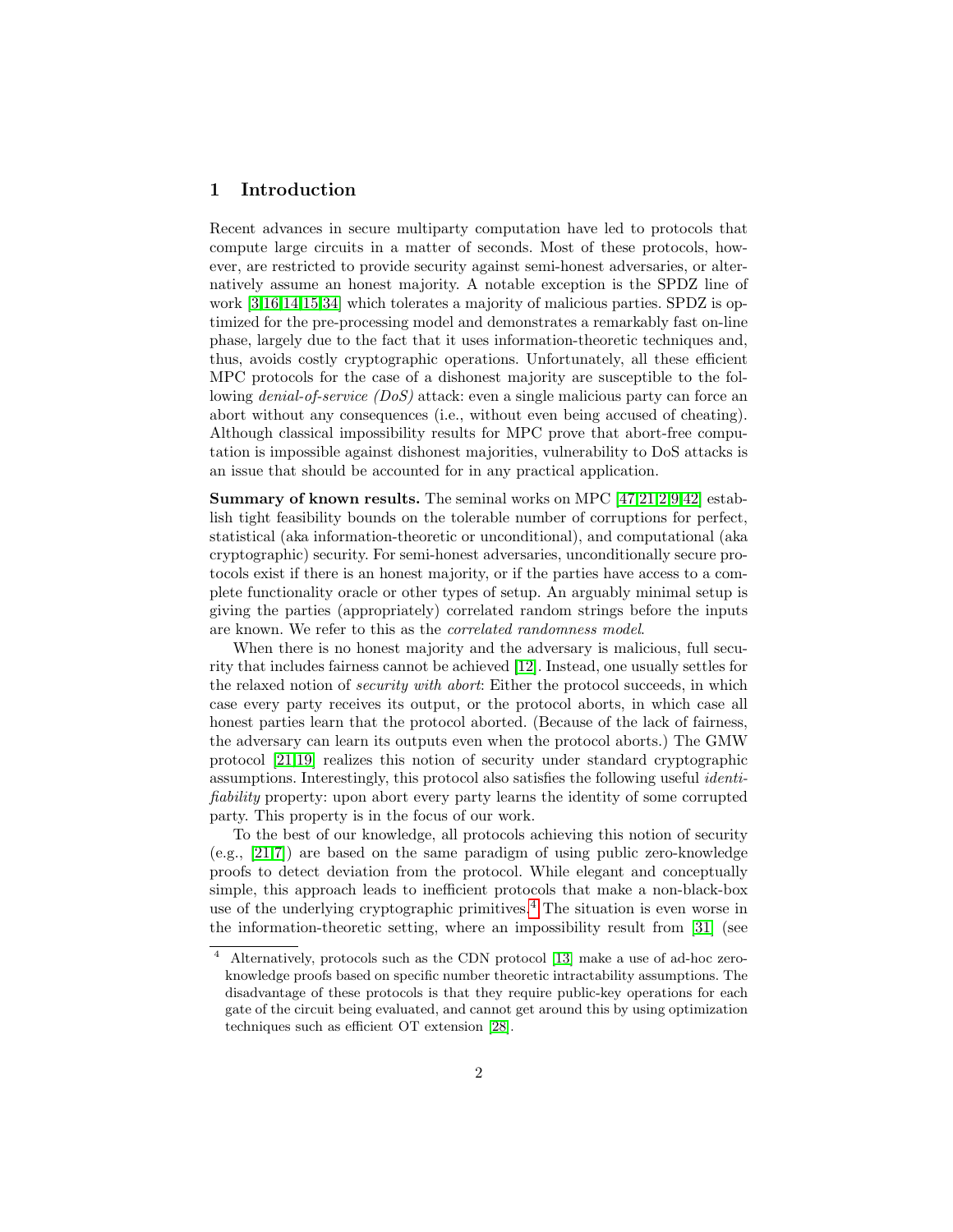also [\[44,](#page-17-3) Section 3.7]) proves that information-theoretic MPC with identifiable abort is impossible even in the OT-hybrid model, i.e., where parties can make ideal calls to an oblivious transfer (OT) functionality [\[41\]](#page-17-4).

Our Contributions. We initiate a systematic study of this more robust and desirable notion of secure MPC with identifiable abort (ID-MPC). An ID-MPC protocol leverages the effect of an abort by forcing, upon abort, at least one malicious party to reveal its identity. This feature discourages cheaters from aborting, and in many applications allows for full recovery by excluding the identified cheater and restarting the protocol. We provide formal security definitions both in the setting of Universal Composition (UC) [\[5\]](#page-15-7) and in the stand-alone setting [\[21](#page-16-2)[,19,](#page-16-3)[4\]](#page-15-8). Furthermore, we study feasibility and efficiency of ID-MPC in both the information-theoretic and the computational security models.

For the information-theoretic model, we present a general compiler that transforms any MPC protocol which uses correlated randomness to achieve security against semi-honest adversaries into a similar protocol which is secure with identifiable abort against malicious adversaries. As a corollary, we get the first information-theoretic ID-MPC protocol in the correlated randomness model. This protocol complements an impossibility result from [\[31\]](#page-16-4), which rules out information-theoretic ID-MPC in the OT-hybrid model. Indeed, the insufficiency of OT implies that pairwise correlated randomness is not sufficient for information-theoretic ID-MPC, but leaves open the question of whether or not n-wise correlations are, which is answered affirmatively here.

In the computational security model, we present an ID-MPC protocol for realizing sampling functionalities, namely ones that sample and distribute correlated random strings, which only makes a black-box use of an (adaptively secure)  $OT$  protocol and ideal calls to a commitment functionality.<sup>[5](#page-2-0)</sup> Using this protocol for realizing the setup required by the information-theoretic protocol yields the first ID-MPC protocol which makes a black-box use of standard cryptographic primitives. This holds both in the UC framework [\[5\]](#page-15-7), under standard UC-setups, and in the plain stand-alone model [\[21,](#page-16-2)[19,](#page-16-3)[4\]](#page-15-8). Combined with the abovementioned impossibility result from [\[31\]](#page-16-4), this provides an interesting example for a natural cryptographic task that can be realized using a black-box access to an OT protocol but cannot be unconditionally realized using an ideal OT oracle.

Our results demonstrate that ID-MPC is not only the most desirable notion from a practical point of view, but it also has the potential to be efficiently implemented. To this end, one can instantiate our construction with efficient OT protocols from the literature  $[39,10,36,17]$  $[39,10,36,17]$  $[39,10,36,17]$  $[39,10,36,17]$ .<sup>[6](#page-2-1)</sup> Furthermore, pre-computing the randomness in an off-line phase yields a protocol in the pre-processing model which,

<span id="page-2-0"></span><sup>5</sup> The ideal commitments can be replaced by a black-box use of a commitment protocol, or alternatively realized by making a black-box use of OT [\[27,](#page-16-7)[38\]](#page-17-7). The OT protocol can be secure against either semi-honest or malicious adversaries, as these two flavors are equivalent under black-box reductions [\[24,](#page-16-8)[11\]](#page-15-10).

<span id="page-2-1"></span> $6$  Our analysis requires the underlying OT to be adaptively secure. Proving the same statement for a static OT protocol is a theoretically interesting open problem. From a practical point of view, however, many instances of adaptively secure OT can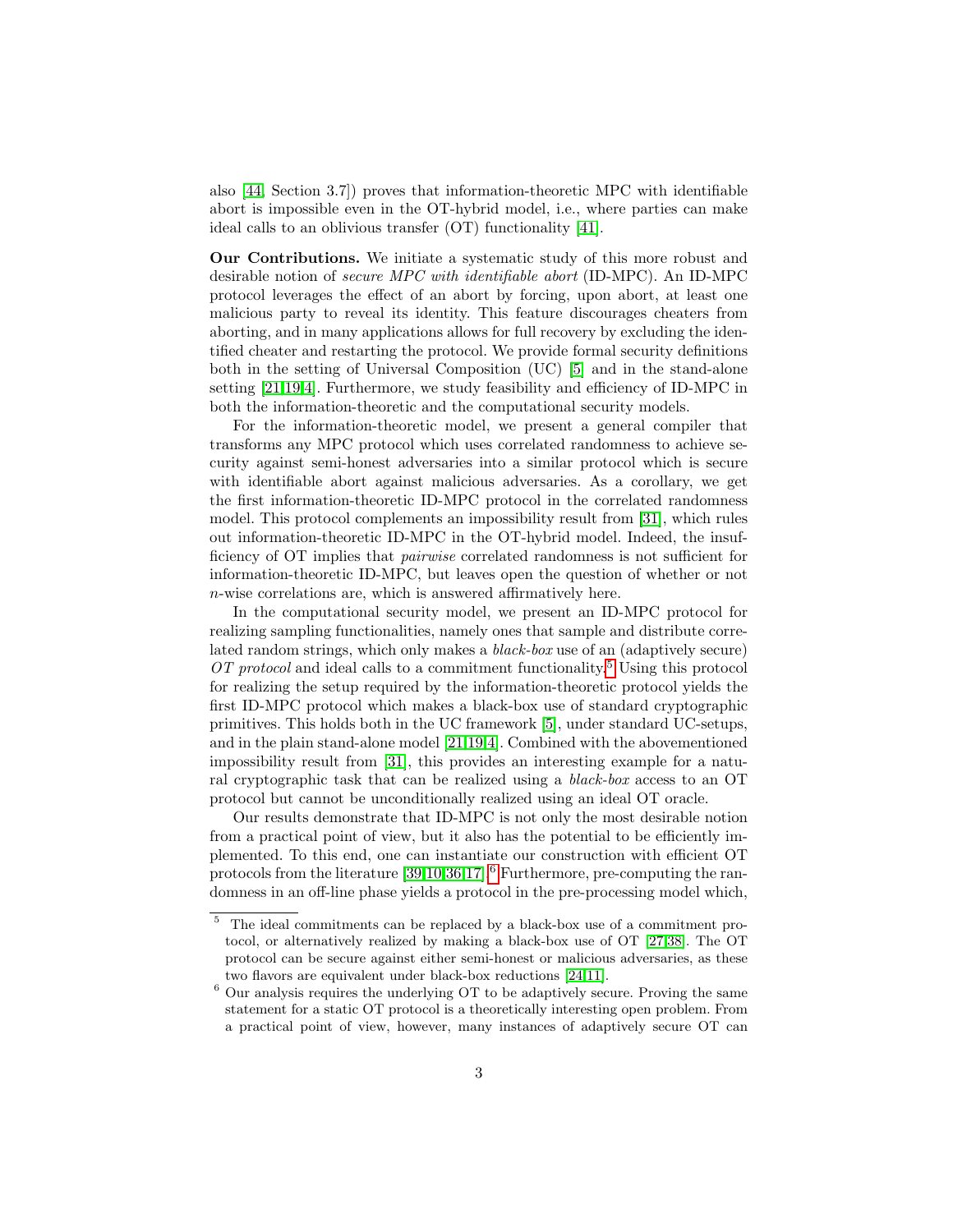similarly to SPDZ-style protocols, has an information-theoretic online phase. Investigating how our methodology can be fine-tuned towards practice remains an interesting direction for future work. Finally, our protocols can be used to improve the efficiency of a number of protocols in the fairness-related literature, e.g., [\[29,](#page-16-9)[18,](#page-16-10)[26](#page-16-11)[,37,](#page-17-8)[48,](#page-17-9)[22,](#page-16-12)[1\]](#page-15-11), as these works implicitly use ID-MPC (typically instantiated by GMW) to realize a sampling functionality.

Comparison to Existing Work. Our information-theoretic protocol can be seen as a new feasibility result, since the current literature contains no (efficient or inefficient) information-theoretic ID-MPC protocol from correlated randomness. Similarly, our computational protocol can also be seen as a "second-order" feasibility result, since this is the first ID-MPC protocol making black-box use of a standard cryptographic primitive. Notwithstanding, much of the motivation for considering black-box constructions in cryptography is derived from the goal of practical efficiency, and indeed the most practical protocols today (whether Yao-based or GMW-based) are black-box protocols that do not need to know the "code" of the underlying cryptographic primitives.

# 2 The Model

We prove our security statements in the universal composition (UC) framework of Canetti [\[5\]](#page-15-7): in a nutshell, a protocol  $\pi$  (securely) UC realizes a functionality F if for any adversary A attacking  $\pi$  there exists an ideal adversary, the simulator  $S$ , that makes an ideal evaluation of  $\mathcal F$  indistinguishable from a protocol execution with A in the eyes any environment Z. When  $\mathcal{Z}$ , A, and S are polynomially bounded we say that the protocol realizes  $\mathcal F$  (with computational security); otherwise, when  $\mathcal{Z}, \mathcal{A}$ , and  $\mathcal{S}$  are unbounded, we say that the protocol unconditionally realizes  $\mathcal F$  (with information-theoretic security).

For simplicity we restrict our description to computation of non-reactive functionalities, also known as secure function evaluation (SFE). (The general case can be reduced to this case by using a suitable form of secret sharing [\[31\]](#page-16-4) for maintaining the secret state of the reactive functionality.) Moreover, we describe our protocols as synchronous protocols, i.e., round-based protocols where messages sent in some round are delivered by the beginning of the next round; such protocols can be executed in UC as demonstrated in [\[33](#page-17-10)[,35\]](#page-17-11). The advantage of such a "synchronous" description is dual: first, it yields simpler descriptions of functionalities and protocols; indeed, because the parties are aware of the round in which each message should be sent/received, we can avoid always explicitly writing all the message/protocol IDs in the descriptions. Second, it is compatible with the protocol description in the stand-alone model of computation [\[20,](#page-16-13)[4\]](#page-15-8), which allows us to directly translate our results into that model.

Our protocols assume *n* parties from the set  $\mathcal{P} = \{p_1, \ldots, p_n\}$ . We prove our results for a non-adaptive adversary who actively corrupts parties at the beginning of the protocol execution, but our results can be extended to the adaptive

be efficiently implemented from few such instances in the (programmable) random oracle model [\[28,](#page-16-5)[36\]](#page-17-6).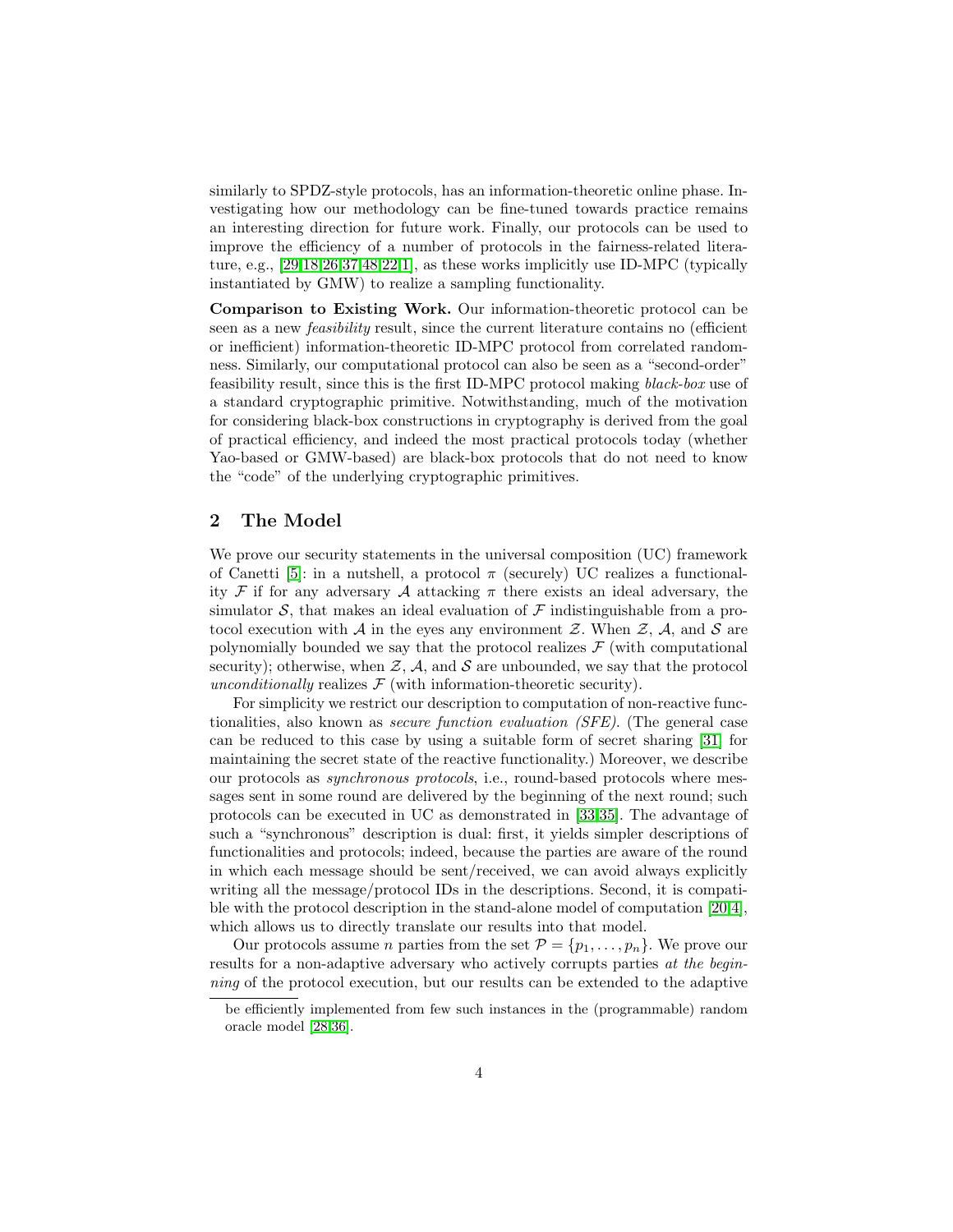case.<sup>[7](#page-4-0)</sup> Our results are with respect to an (often implicit) security parameter  $k$ , where we use the standard definition of negligible and overwhelming from [\[19\]](#page-16-3).

Correlated Randomness as a Sampling Functionality. Our protocols are in the correlated randomness model, i.e., they assume that the parties initially, before receiving their inputs, receive appropriately correlated random strings. In particular, the parties jointly hold a vector  $\mathbf{R} = (R_1, \ldots, R_n) \in (\{0,1\}^*)^n$ , where  $p_i$  holds  $R_i$ , drawn from a given efficiently samplable distribution  $\mathcal{D}$ . This is, as usual, captured by giving the parties initial access to an ideal functionality  $\mathcal{F}^{\mathcal{D}}_{\text{Corr}}$ , known as a sampling functionality, which, upon receiving a default input from any party, samples  $\bf{R}$  from  $\bf{D}$  and distributes it to the parties. Hence, a protocol in the correlated randomness model is formally an  $\mathcal{F}^{\mathcal{D}}_{\text{Corr}}$ -hybrid protocol.

Information-Theoretic Signatures. Our protocols use information-theoretic (i.t.) signatures [\[45,](#page-17-12)[43,](#page-17-13)[46\]](#page-17-14) to commit a party to messages it sends. Roughly speaking, these are information-theoretic analogues to standard digital signatures, i.e., they allow some party  $p_i$ , the *signer*, to send a message  $m$  to a party  $p_i$ , the receiver, along with a string  $\sigma$  that we refer to as the *signature*, such that the receiver can at a later point publicly open  $\sigma$  and prove to every party that the message  $m$  was indeed sent from  $p_i$ . Note that in order to achieve i.t. security the verification key cannot be publicly known. Rather, in i.t. signatures, the signer has a signing key sk and every party  $p_i \in \mathcal{P}$  holds a different private verification key  $\mathbf{vk}_i$  corresponding to  $\mathbf{sk}$ .

In our protocols different (independent) signing keys are used for each signature. In this case, i.t. signatures provide the following guarantees with overwhelming probability (against an unbounded adversary): *(completeness)* A signature with the correct singing key will be accepted by any honest verifier in  $\mathcal{P}$ ; (unforgeability) the adversary cannot come up with a signature that will be accepted by some (honest) verifier without knowing the signing key; (consistency) an adversarial signer cannot come up with a signature that will be accepted by some honest verifier and rejected by another.

# 3 Security with Identifiable Abort

We put forward the notion of *secure multi-party computation with identifiable* abort, also referred to as *Identifiable MPC* (*ID-MPC*) which allows the computation to fail (abort), but ensures that when this happens every party is informed about it, and they also agree on the index i of some corrupted party  $p_i \in \mathcal{P}$  (we say then that the parties abort with  $p_i$ ). More concretely, for an arbitrary functionality  $\mathcal{F}$ , we define  $[\mathcal{F}]_\perp^{\text{ID}}$  to be the corresponding functionality with identifiable abort, which behaves as  $\mathcal F$  with the following modification: upon receiving from the simulator a special command (abort,  $p_i$ ), where  $p_i \in \mathcal{P}$  is a corrupted party (if  $p_i$  is not corrupted then  $[\mathcal{F}]_\perp^{\text{ID}}$  ignores the message),  $[\mathcal{F}]_\perp^{\text{ID}}$  sets the output of all (honest) parties to (abort,  $p_i$ ).

<span id="page-4-0"></span><sup>&</sup>lt;sup>7</sup> In fact, some of our protocols use optimizations tailored to proving adaptive security.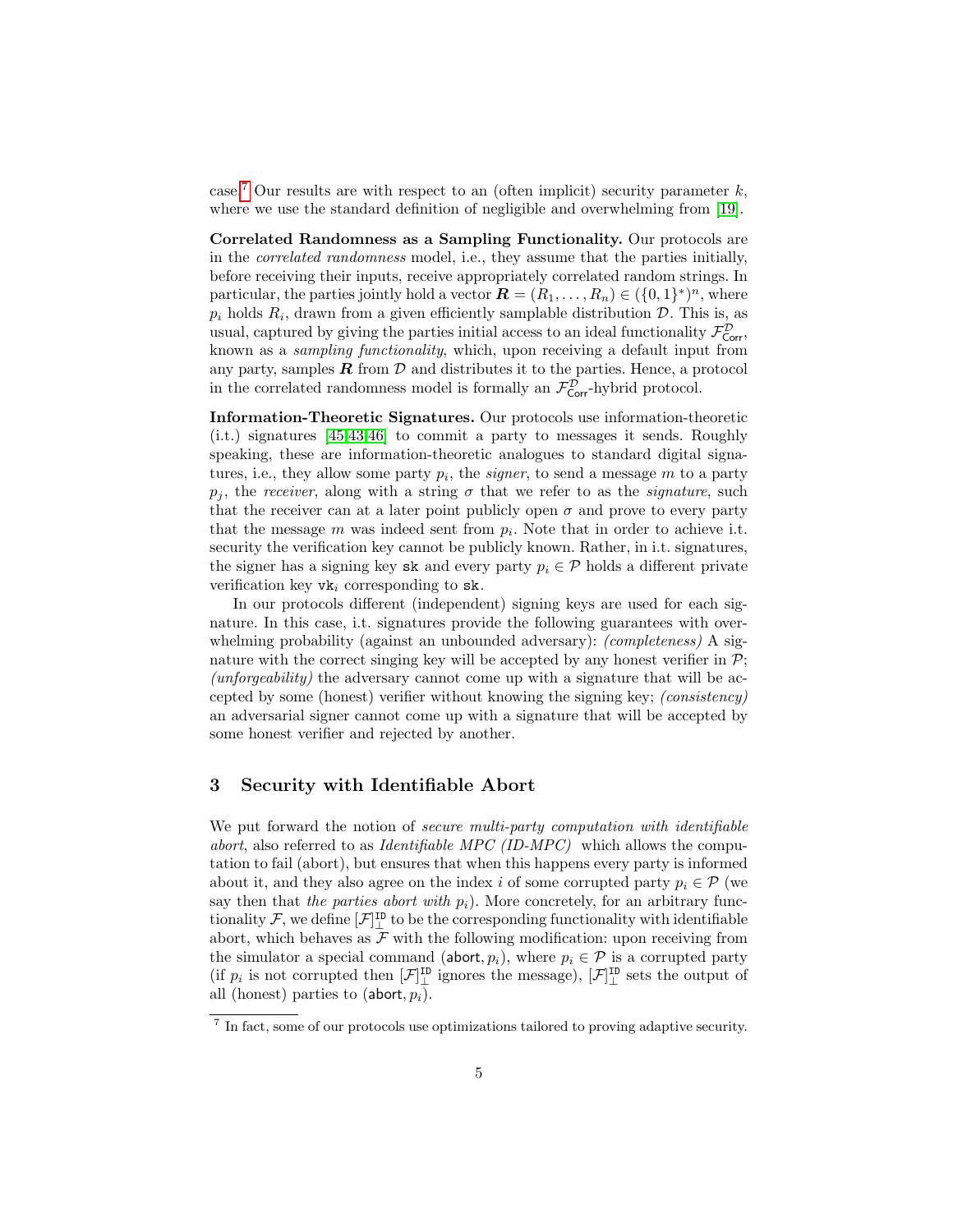**Definition 1.** Let F be a functionality and  $[\mathcal{F}]^{\text{ID}}_{\perp}$  be the corresponding functionality with identifiable abort. We say that a protocol  $\pi$  securely realizes  $\mathcal F$  with identifiable abort if  $\pi$  securely realizes the functionality  $[\mathcal{F}]^{\text{ID}}_{\perp}$ .

The UC composition theorem extends in a straightforward manner to security with identifiable abort. The concrete composition statement can be found in the full version.

## 4 Unconditional ID-MPC from Correlated Randomness

In this section we describe our unconditionally secure identifiable MPC protocol in the correlated randomness model. In fact, our result is more general, as we provide a compiler that transforms any given unconditionally secure protocol in the semi-honest correlated randomness model into an unconditionally secure ID-MPC protocol in the (malicious) correlated randomness model. Although the correlated randomness provided by the setup in the malicious protocol is different than the semi-honest, the latter can be obtained from the former by an efficient transformation. Informally, our statement can be phrased as follows:

Let  $\pi_{sh}$  be an  $\mathcal{F}^{\mathcal{D}}_{\text{Corr}}$ -hybrid protocol (for an efficiently computable distribution  $\mathcal{D}$ ), which unconditionally UC realizes a functionality  $\mathcal F$  in the presence of a semi-honest adversary. Then there exists a compiler turning  $\pi_{sh}$  into an  $\mathcal{F}^{\mathcal{D}'}_{\text{Corr}}$ -hybrid protocol (for an appropriate efficiently computable distribution  $\mathcal{D}'$ ), which unconditionally UC realizes  $\mathcal F$  with identifiable abort (in the malicious model).

Overview of the Compiler. We start by providing a high-level overview of our compiler. As is typical, the semi-honest protocol  $\pi_{sh}$  which we compile works over standard point-to-point (insecure) channels. Furthermore, without loss of generality (see Section [4.3\)](#page-10-0) we assume that  $\pi_{sh}$  is *deterministic*.

Let  $\mathbf{R}^{\text{sh}} = (R_1^{\text{sh}}, \dots, R_n^{\text{sh}})$  denote the setup used by the semi-honest protocol  $\pi_{sh}$  (i.e., each  $p_i$  holds string  $R_i^{sh}$ ). The setup for the compiled protocol distributes  $\mathbf{R}^{\text{sh}}$  to the parties, and commits every party to its received string. Subsequently, the parties proceed by, first, committing to their inputs and, then, executing their  $\pi_{sh}$ -instructions in a publicly verifiable manner: whenever,  $p_i$ would send a message m in  $\pi_{sh}$ , in the compiled protocol  $p_i$  broadcasts m and publicly proves, in zero-knowledge, that the broadcasted message is consistent with his committed input and setup string  $R_i^{\text{sh}}$ . For the above approach to work for unbounded adversaries and allow for identifiability, we need the commitment scheme and the associated zero-knowledge proofs to be unconditionally secure and failures to be publicly detectable. We construct such primitives relying on appropriately correlated randomness in Sections [4.1](#page-5-0) and [4.2,](#page-6-0) respectively.

#### <span id="page-5-0"></span>4.1 Commitments with Identifiable Abort

In this section we provide a protocol which unconditionally UC realizes the standard (one-to-many) multi-party commitment functionality  $\mathcal{F}_{COM}$  with identifiable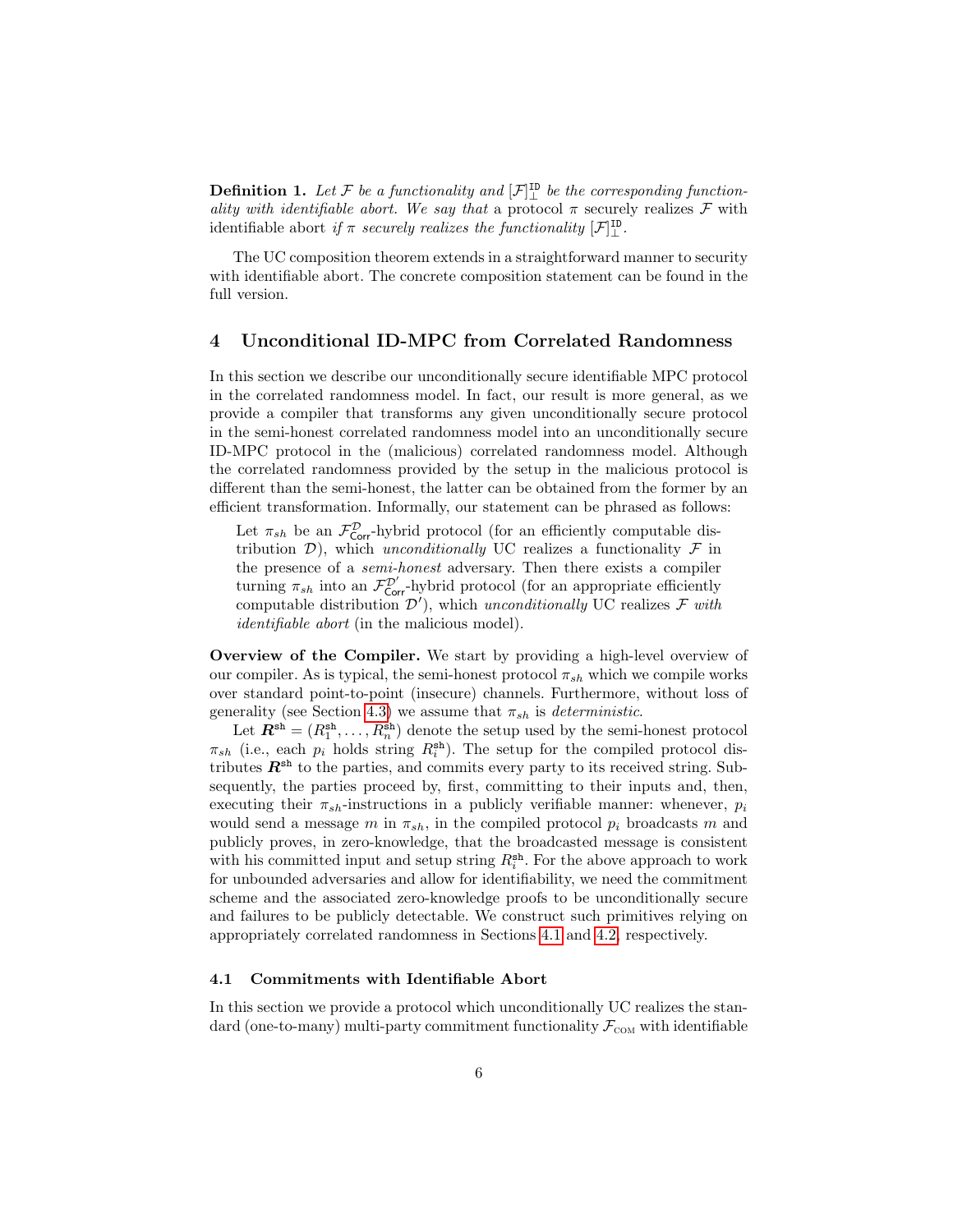abort.  $\mathcal{F}_{COM}$  allows party  $p_i \in \mathcal{P}$ , the *committer*, to commit to a message m and later on publicly open  $m$  while guaranteeing the following properties: (hiding) no party in  $\mathcal{P} \setminus \{p_i\}$  receives any information on m during the commit phase; (binding) at the end of the commit phase a message  $m'$  is fixed (where  $m' = m$ ) if the committer is honest), such that only  $m'$  might be accepted in the reveal phase (and  $m'$  is always accepted when the committer is honest).

Our protocol  $\Pi_{COM}$  which i.t. securely realizes  $\mathcal{F}_{COM}$  with identifiable abort assumes the following correlated-randomness setup: for  $p_i$  to commit to a value  $m \in \{0,1\}^*, p_i$  needs to hold a uniformly random string  $r \in \{0,1\}^{|m|}$  along with an information-theoretic signature  $\sigma$  on r, where every party in  $P$  holds his corresponding verification key (but no party, not even  $p_i$ , gets to learn the signing key). Given the above setup,  $p_i$  can commit to m by broadcasting  $y = m \oplus r$ . To, later on, open the commitment y,  $p_i$  broadcasts r along with the signature σ, where every party verifies the signature and outputs  $m = y \oplus r$  if it is valid, otherwise aborts with  $p_i$  (i.e., outputs (abort,  $p_i$ )).

The hiding property of  $\Pi_{\text{COM}}$  follows from the fact that r is uniformly random. Moreover, the unforgeability of the signature scheme ensures that the commitment is binding and publicly verifiable. Finally, the completeness of the scheme ensures that the protocol aborts only when the committer  $p_i$  is corrupted. Additionally, same as all UC commitments, the above scheme is extractable, i.e., the simulator of a corrupted committer can learn, already in the commit phase, which message will be opened so that he can input it to the functionality, and equivocal, i.e., the simulator of a corrupted receiver can open a commitment to any message of his choice.<sup>[8](#page-6-1)</sup> Taking a glimpse at the proof both properties follow from the fact that the simulator controls the setup: knowing  $r$  allows the simulator to extract  $m$  from the broadcasted message, whereas knowing the signing key sk allows him to generate a valid signature/opening to any message.

**Theorem 1.** The protocol  $\Pi_{COM}$  unconditionally UC realizes the functionality  $\mathcal{F}_{COM}$  with identifiable abort.

## <span id="page-6-0"></span>4.2 Setup-Commit-Then-Proof

Next we present a protocol which allows the parties receiving random strings (drawn from some joint distribution  $\mathcal{D}$ ) to publicly prove, in zero-knowledge, that they use these strings in a protocol. Our protocol implements the Setup-Commit-then-Prove functionality  $\mathcal{F}_{\text{SCP}}$  which can be viewed as a modification of the Commit-then-Prove functionality from [\[7\]](#page-15-5) restricting the committed witnesses to be distributed by the setup instead of being chosen by the provers. More concretely  $\mathcal{F}_{\text{SCP}}$  works in two phases: in a first phase, it provides a string/witness  $R_i$  to each  $p_i \in \mathcal{P}$ , where  $\mathbf{R} = (R_1, \ldots, R_n)$  is drawn from  $\mathcal{D}$ ; in a second phase,  $\mathcal{F}_{\text{SCP}}$  allows every party  $p_i$  to prove q-many NP statements of the type

<span id="page-6-1"></span> $8$  In [\[31\]](#page-16-4) a primitive called *unanimously identifiable commitments* (UIC) was introduced for this purpose, but the definition of UIC does not guarantee all the properties we need for UC secure commitments.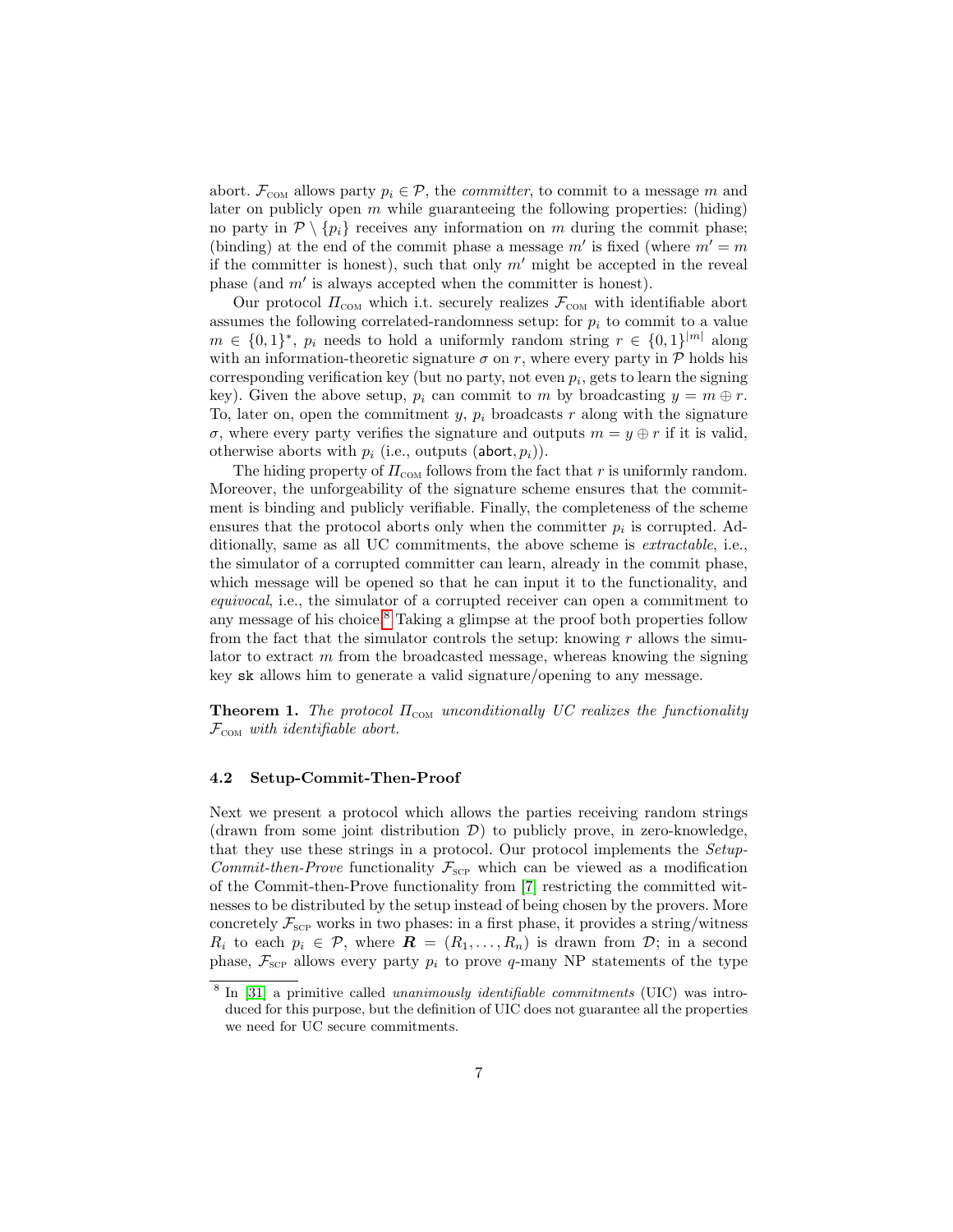$\mathcal{R}(x, R_i) = 1$  for the same publicly known NP relation  $\mathcal{R}_i$  and the witness  $R_i$ received from the setup, but for potentially different (public) strings  $x$ .

In the remainder of this section we describe a protocol which unconditionally securely realizes the setup-commit-then-proof functionality  $\mathcal{F}_{\text{SCP}}$  in the correlated randomness model. To this direction, we first show how to realize the sigle-use version of  $\mathcal{F}_{\text{SCP}}$ , denoted as  $\mathcal{F}_{\text{1SCP}}$ , and then use the UC composition with joint state theorem (JUC) [\[8\]](#page-15-12) to derive a protocol for  $\mathcal{F}_{\text{SCP}}$ . The functionality  $\mathcal{F}_{\text{1SCP}}$ works exactly as  $\mathcal{F}_{\text{SCP}}$  with the restriction that it allows a prover  $p \in \mathcal{P}$  to do a single (instead of q-many) proofs for a witness w of a given NP relation  $\mathcal{R}$ .

Our protocol for realizing the functionality  $\mathcal{F}_{1\text{SCP}}$  with identifiable abort uses the idea of "MPC in the head" [\[25,](#page-16-14)[30,](#page-16-15)[32\]](#page-17-15). In particular, let  $\mathcal{F}_{\mathsf{D}}$  denote the  $(n+1)$ party (reactive) functionality among the players in  $\mathcal P$  and a special player  $p_D$ , the *dealer*, which works as follows: In a first phase,  $\mathcal{F}_{\mathsf{D}}$  receives a message  $w \in$  $\{0,1\}^{\text{poly}(k)}$  from  $p_D$  and forwards w to  $p \in \mathcal{P}$ . In a second phase, p sends x to  $\mathcal{F}_{\mathsf{D}}$ , which computes  $b := \mathcal{R}(x, w)$  and outputs  $(b, x)$  to every  $p_i \in \mathcal{P} \setminus \{p_D\}.$ Clearly, any protocol in the plain model which unconditionally realizes  $\mathcal{F}_{D}$  with an honest dealer  $p<sub>D</sub>$ , where  $p<sub>D</sub>$  does not participate in the second phase, can be turned into a protocol which securely realizes  $\mathcal{F}_{1\text{SCP}}(\mathcal{P},\mathcal{D},\mathcal{R},p)$  in the correlated randomness model. Indeed, one needs to simply have the corresponding sampling functionality play the role of  $p_D$  (where w is drawn from  $\mathcal D$ ). In the following we show how to design such a protocol using the idea of player-simulation [\[25\]](#page-16-14).

Let  $\mathcal{H}_{(n+1,m),t}$  be a protocol which perfectly securely (and robustly) realizes  $\mathcal{F}_{\mathsf{D}}$  in the client-server model [\[25,](#page-16-14)[30](#page-16-15)[,32\]](#page-17-15), among the clients  $\mathcal{P} \cup \{p_D\}$  and an additional m servers. Such a protocol exists assuming  $t < m/3$  servers are cor-rupted [\[2\]](#page-15-2). For simplicity, assume that  $\Pi_{(n+1,m),t}$  has the following properties, which are consistent to how protocols from the literature, e.g.,  $[2]$ , would realize functionality  $\mathcal{F}_{\mathsf{D}}$  in the client-server setting: (i) for computing the first phase of  $\mathcal{F}_{\mathsf{D}}, \Pi_{(n+1,m),t}$  has  $p_D$  share his input w among the m servers with a secret sharing scheme that is perfectly  $t$ -private (the shares of any  $t$  servers leak no information on  $w$ ) and perfectly  $t$ -robust (the sharing can be reconstructed even when up to t cheaters modify their shares), and, also  $p<sub>D</sub>$  hands all the shares to p (ii)  $p_D$  does not participate in the second phase of  $\Pi_{(n+1,m),t}$  (this is wlog as  $p<sub>D</sub>$  is a client with no input or output in this second phase), and (iii) the output  $(\mathcal{R}(x, w), x)$  is publicly announced (i.e., is in the view of every server at the end of the protocol).

Assuming  $p_D$  is honest, a protocol  $\Pi_{n+1}$  for unconditionally realizing  $\mathcal{F}_D$  with identifiable abort (among only the players in  $\mathcal{P} \cup \{p_D\}$ ) can be built based on the above protocol  $\Pi_{(n+1,m),t}$  as follows: for the first phase,  $p_D$  generates shares of a t-robust and t-private sharing of w as he would do in  $\Pi_{(n+1,m),t}$  and sends them to p. In addition to sending the shares,  $p<sub>D</sub>$  commits p to each share by sending him an i.t. signature on it and distributing the corresponding verification keys to the players in  $P$ . For the second phase, p emulates in his head the second phase of the execution of  $\Pi_{(n+1,m),t}$  among m virtual servers  $\hat{p}_1, \ldots, \hat{p}_m$  where each server has private input his share, as received from  $p<sub>D</sub>$  in the first phase, and a public input  $x$  (the same for all clients);  $p$  publicly commits to the view of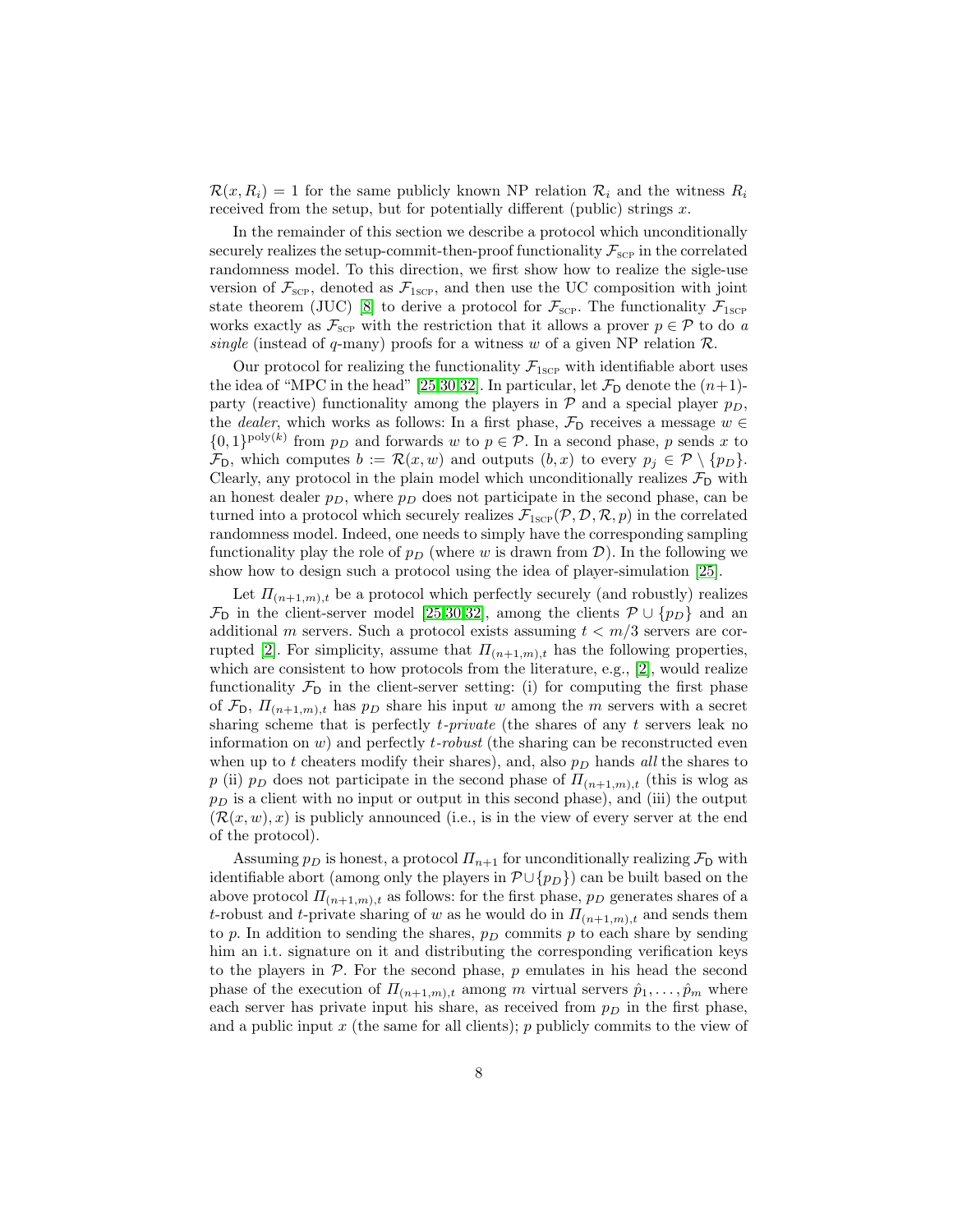each server. Finally, the parties in  $\mathcal{P} \setminus \{p\}$  challenge p to open a random subset  $\mathcal{J} \subseteq [m]$  of size t of the committed views and announce the corresponding inputsignatures which  $p$  received from  $p<sub>D</sub>$ . If the opened views are inconsistent with an accepting execution of  $\Pi_{(n+1,m),t}$  on input x and the committed shares—i.e., some output is 0, or some opening fails, or some signature does not verify for the corresponding (opened) private input, or for some pair of views the incoming messages do not match the outgoing messages—then the parties abort with  $p$ .

The security of the protocol  $\Pi_{n+1}$  is argued similarly to [\[30,](#page-16-15) Theorem 4.1]: on the one hand, when p is honest then we can use the simulator for  $\Pi_{(n+1,m),t}$ to simulate that views of the parties in  $\mathcal{J}$ . The perfect t-security of  $\Pi_{(n+1,m),t}$ and the t-privacy of the sharing ensures that this simulation is indistinguishable from the real execution. On the other hand, when  $p$  is corrupted, then we only need to worry about correctness. Roughly, correctness is argued as follows: if there are at most  $t < m/3$  incorrect views, then the t-robustness of  $\Pi_{(n+1,m),t}$ and of the sharing ensures that the output in any of the other views will be correct; by a standard counting argument we can show that the probability that some of these views is opened is overwhelming when  $m = O(k)$ . Otherwise, (i.e., if there are more than t-incorrect views) then with high probability a pair of such views will be opened and the inconsistency will be exposed.

To derive, from  $\Pi_{n+1}$ , a protocol for  $\mathcal{F}_{1\text{SCP}}(\mathcal{P},\mathcal{D},\mathcal{R},p)$  in the correlated randomness model, we have the sampling functionality,  $\mathcal{F}_{Corr}^{\text{1SCP}}$  play the role of the dealer  $p_D$ . In addition to the committed shares,  $\mathcal{F}_{Corr}^{\text{1sCP}}$  generates the necessary setup enabling any prover  $p \in \mathcal{P}$  to commit to the m (virtual) servers' views in the second phase of the protocol  $\Pi_{n+1}$ . Furthermore, to simplify the description, we also have  $\mathcal{F}_{Corr}^{1\text{SCP}}$  create a "coin-tossing setup" which players in  $\mathcal P$  can use to sample the random subset  $\mathcal{J} \in [m]$  of views to be opened:  $\mathcal{F}_{Corr}^{\text{1SCP}}$  hands to each  $p_j \in \mathcal{P}$  a random string  $c_j$  and commits  $p_j$  to it; the coin sequence c for choosing J is then computed by every  $p_j$  opening  $c_j$  and taking  $c = \bigoplus_{j=1}^n c_j$ . In the following we give a detailed description of the protocol  $\Pi_{1\text{SCP}}$  for implementing  $\mathcal{F}_{1\text{SCP}}$ , where we denote by  $\langle w \rangle = (\langle w \rangle^1, \dots, \langle w \rangle^m)$  a perfectly t-private and trobust secret sharing of a given value w among players in some  $\hat{\mathcal{P}} = (\hat{p}_1, \dots, \hat{p}_m)$ (e.g., the sharing from [\[2\]](#page-15-2) which is based on bivariate polynomials), where  $\langle w \rangle^i$ denotes the *i*th share of  $\langle w \rangle$ , i.e., the state of the (virtual) server  $\hat{p}_i$  after the sharing is done.

**Theorem 2.** Let  $\Pi_{(n+1,m),t}$  be a protocol as described above among  $n+1$ clients and  $m = O(k)$  servers which perfectly securely (and robustly) realizes the functionality  $\mathcal{F}_D$  in the presence of  $t < m/3$  corrupted servers. The  $(\mathcal{F}^{\text{1SCP}}_{\text{Corr}}(\mathcal{P}, \mathcal{D}, m, t, \mathcal{R})$ -hybrid) protocol  $\Pi_{\text{1SCP}}(\mathcal{P}, \mathcal{D}, \mathcal{R}, m, t, p)$  unconditionally securely realizes the functionality  $\mathcal{F}_{1scp}(\mathcal{P}, \mathcal{D}, \mathcal{R}, p)$  with identifiable abort.

The multiple-proof extension of  $\mathcal{F}_{1\text{sep}}$ . In order to realize functionality  $\mathcal{F}_{\text{SCP}}$ we need to extend  $\mathcal{F}_{1\text{SCP}}$  to distribute a vector  $\mathbf{R} = (R_1, \ldots, R_n)$  of witnesses, one for each party, (instead of only one witness) sampled from some efficient distribution D, and allow every  $p_i \in \mathcal{P}$  to prove up to q statements of the type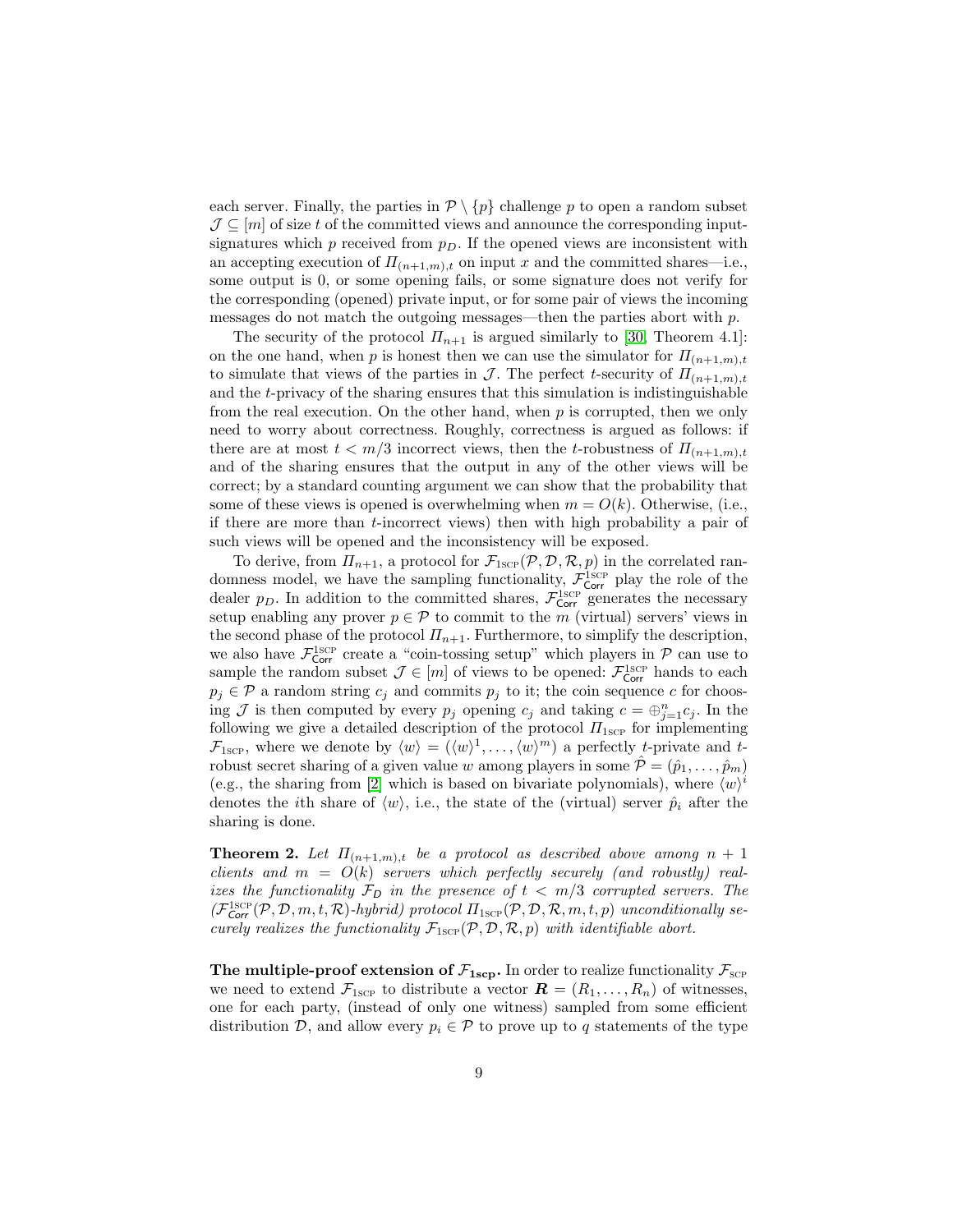### Protocol  $\Pi_{1\text{SCP}}(\mathcal{P},\mathcal{D},m,t,\mathcal{R},p)$

**Setup-Commit Phase:** To obtain the appropriate setup, prover  $p$  sends (CorrRand, p) to the sampling functionality  $\mathcal{F}_{Corr}^{\text{Iscr}}(\mathcal{P},\mathcal{D},m,t,\mathcal{R})$ , which distributes the following random strings and signatures (where every  $p_j \in \mathcal{P}$  receives the corresponding verification keys):

- The prover p receives a sharing  $\langle w \rangle = (\langle w \rangle^1, \dots, \langle w \rangle^m)$  of w along with corresponding signatures  $\sigma(\langle w \rangle^1), \ldots, \sigma(\langle w \rangle^m)$  and (privately) outputs (witness, w).
- Every  $p_i \in \mathcal{P}$  receives the challenge-string  $c_i$  along with a corresponding signature  $\sigma(c_i)$ .
- The prover also receives random strings  $v_1, \ldots, v_m$  along with corresponding signatures  $\sigma(v_1), \ldots, \sigma(v_m)$  to use for committing to the server's views in  $\Pi_{(n+1,m),t}.$

**Prove Phase:** Upon p receiving his input  $(ZK\text{-}prove, x)$  the following steps are executed:

- 1. If  $\mathcal{R}(x, w) = 0$  then p broadcasts (not-verified, p) and every party halts with output (not-verified, p). Otherwise, p broadcasts  $(\mathcal{R}, x)$ .
- 2. p emulates in his head the second phase of protocol  $\Pi_{(n+1,m),t}$  where each server  $\hat{p}_j \in \hat{\mathcal{P}} = \{\hat{p}_1, \dots, \hat{p}_m\}$  has private input  $\langle w \rangle^j$  and public input x.
- 3. For each  $\hat{p}_j \in \hat{\mathcal{P}}, p$  commits, by invocation of protocol  $\Pi_{\text{COM}}(\mathcal{P})$ , to the view VIEW<sub>j</sub>  $\in$  {0, 1}<sup>V<sub>j</sub></sup> of  $\hat{p}_j$  in the above emulated execution using  $v_j$  from his setup.
- 4. For each  $p_i \in \mathcal{P}$ :  $p_i$  announces the random string  $c_i$  and the corresponding signature  $\sigma(c_i)$  and every  $p_j \in \mathcal{P}$  verifies, using his corresponding verification keys, validity of the signatures and aborts with  $p_i$  in case the check fails.
- 5. The parties compute  $c = \sum_{i=1}^{n} c_i$  and use it as random coins to sample a random t-size set  $\mathcal{J} \subseteq [m]$ .
- 6. For each  $j \in \mathcal{J}$ : p opens the commitment to VIEW<sub>i</sub> and announces the signature  $\sigma({\langle w \rangle}^j)$ . If any of the openings fails or any of the announced signatures is not valid for the input-share appearing in the corresponding view, then the protocol aborts with  $p_i$ .
- 7. Otherwise, the parties check that the announced views are consistent with an execution of protocol  $\Pi_{(n+1,m),t}$  with the announced inputs in which the (global) output is 1, i.e., they check that in all the announced views the output equals 1 and all signatures are valid, and that for all pairs  $(j, k) \in \mathcal{J}^2$ : the incoming messages in  $\hat{p}_i$ 's view match the outgoing messages in  $\hat{p}_k$ 's view. If any of these checks fails then the protocol aborts with  $p_i$ , otherwise, every party outputs (verified,  $x, p$ ).

 $\mathcal{R}(R_i,x)$  for potentially different public inputs x. The corresponding sampling functionality is derived as follows: it first samples  $R$  and subsequently it emulates, for each  $p_i \in \mathcal{P}$ , q independent setups for  $\Pi_{1\text{SCP}}$  (for the same random value  $R_i$  and relation  $\mathcal{R}_i$ ). Given such a sampling functionality the protocol  $\Pi_{\text{SCP}}$  for unconditionally securely realizing  $\mathcal{F}_{\text{SCP}}$  with identifiable abort is straight-forward: The parties receive the random strings  $R_1, \ldots, R_n$  along with q proof setups for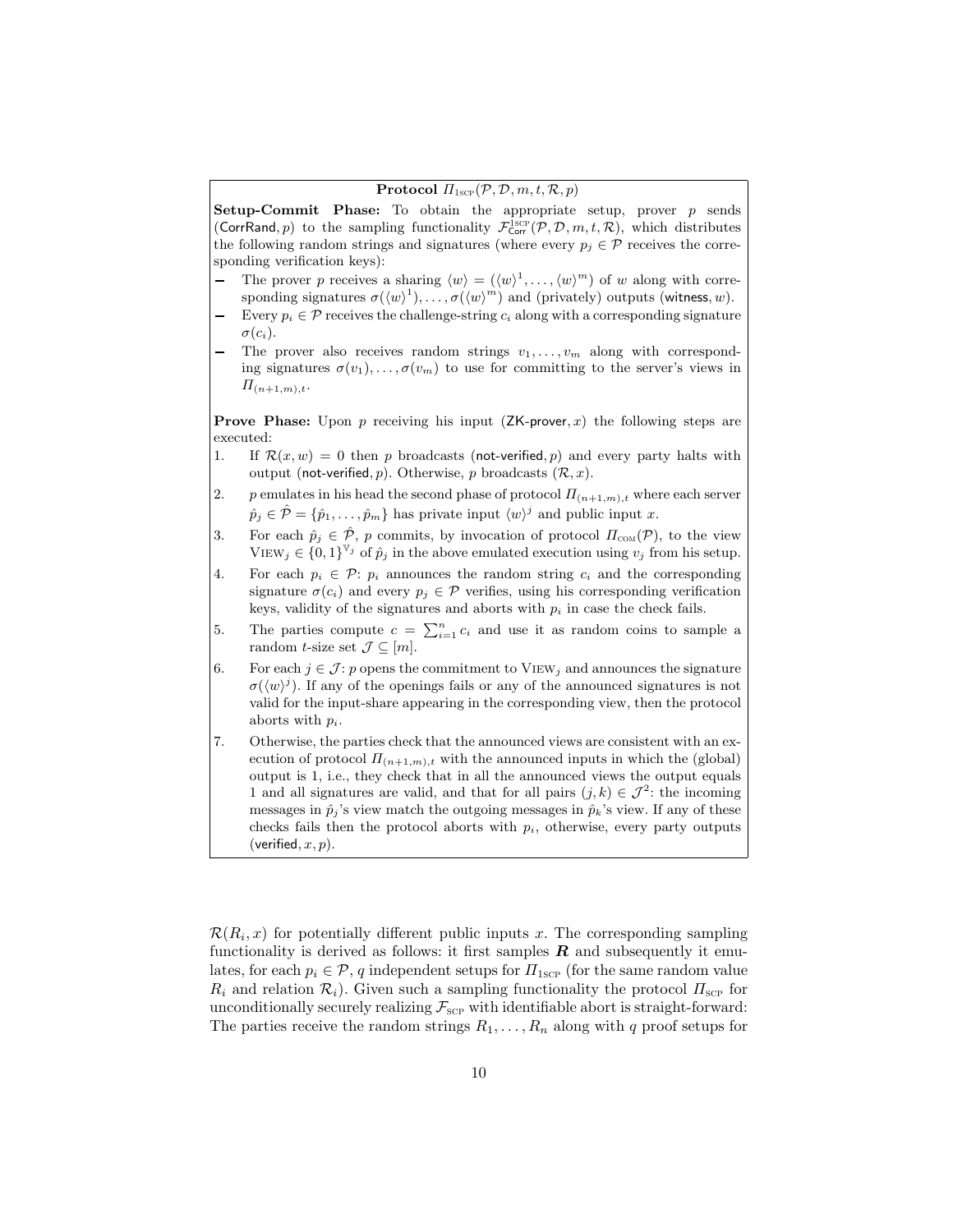each party. Then, for each invocation of the prove phase, party  $p_i$  executes the prove phase of protocol  $\Pi_{1\text{SCP}}$  using the corresponding proof setup.<sup>[9](#page-10-1)</sup>

**Theorem 3.** Protocol  $\Pi_{\text{SCP}}(\mathcal{P}, \mathcal{D}, \mathcal{R}, q)$  unconditionally securely realizes the functionality  $\mathcal{F}_{\text{SCP}}(\mathcal{P},\mathcal{D},\mathcal{R},q)$  with identifiable abort.

The proof follows from the security of  $\Pi_{1\text{SCP}}$  by a direct application of the universal composition with joint state (JUC) theorem [\[8\]](#page-15-12).

#### <span id="page-10-0"></span>4.3 The "Semi-honest to Malicious with Abort" Compiler

We are now ready to describe our main compiler, denoted as  $C(\cdot)$  which compiles any given protocol  $\pi_{sh}$  secure in the semi-honest model using (only) correlated randomness into a protocol  $C(\pi_{sh})$  which is secure with abort in the (malicious) correlated randomness model.<sup>[10](#page-10-2)</sup>

We make the following simplifying assumptions on the semi-honest protocol  $\pi_{sh}$  which are without loss of generality, since all existing semi-honest protocols in the correlated randomness model can be trivially turned to satisfy them:

- We assume that  $\pi_{sh}$  has a known (polynomial) upper bound  $\text{Rnd}_{\pi_{sh}}$  on the number of rounds, where in each round every party sends a single message.
- We assume that  $\pi_{sh}$  is *deterministic*. Any  $\pi_{sh}$  can be turned into such by having the setup include for each  $p_i \in \mathcal{P}$  a uniformly random and independent string  $r_i$  that  $p_i$  uses as his coins.
- Finally, we assume that  $\pi_{sh}$  starts off by having every party send to all parties a one-time pad encryption of his input  $x_i$  using as key the first  $|x_i|$ bits from  $r_i$  (those bits are not reused). Clearly, this modification does not affect the security of  $\pi_{sh}$  as the simulator can easily simulate this step by broadcasting a random string. Looking ahead in the proof, this will allow the simulator to extract the corrupted parties' inputs.

The compiler  $C(\pi_{sh})$  uses the protocol  $\Pi_{\text{SCP}}$  as follows: Denote by  $R^{\text{sh}}$  =  $(R_1^{\text{sh}}, \ldots, R_n^{\text{sh}})$  the setup used by  $\pi_{sh}$  and by  $\mathcal{D}^{\text{sh}}$  the corresponding distribution. Let also  $\mathcal{R}_{\pi_{sh},i}$  denote the relation corresponding to  $p_i$ 's next message function. More concretely, if  $h_{\pi_{sh},i} \in \{0,1\}^*$  denotes the history of messages seen by  $p_i$  and m is a message, then  $\mathcal{R}_{\pi_{sh},i}((h_{\pi_{sh},i},m),R_i) = 1$  if m is the next message of  $p_i$  in an execution with history  $h_{\pi_{sh}}$ , and setup  $R_i$ , otherwise  $\mathcal{R}_{\pi_{sh},i}((h_{\pi_{sh},i}, m), R_i) =$ 0. The compiled protocol  $C(\pi_{sh})$  starts by executing the setup-commit phase of protocol  $\Pi_{\text{SCP}}(\mathcal{P},\mathcal{D}^{\text{sh}},\mathcal{R}=(\mathcal{R}_{\pi_{sh},1},\ldots,\mathcal{R}_{\pi_{sh},n}),$  Rnd $_{\pi_{sh}}$ ). Subsequently, every  $p_i \in \mathcal{P}$  executes his  $\pi_{sh}$  instructions, where in each round instead of sending its message m over the point-to-point channel,  $p_i$  broadcasts m and proves, using the proof phase of protocol  $\Pi_{\text{SCP}}$ , that  $\mathcal{R}_{\pi_{sh},n}((h_{\pi_{sh}},m),R_i) = 1$ . If  $\Pi_{\text{SCP}}$  aborts with some  $p_i$  then our compiler also aborts with  $p_i$ . Otherwise, the security of  $\Pi_{\text{SCP}}$ 

<span id="page-10-1"></span><sup>&</sup>lt;sup>9</sup> Recall that we implicitly assume that all messages generated from the setup have unique identifiers so that the parties know which ones to use for which proof.

<span id="page-10-2"></span><sup>&</sup>lt;sup>10</sup> Note that  $C(\pi_{sh})$  uses broadcast which can be trivially realized by a protocol assuming appropriate correlated randomness, e.g., [\[40\]](#page-17-16).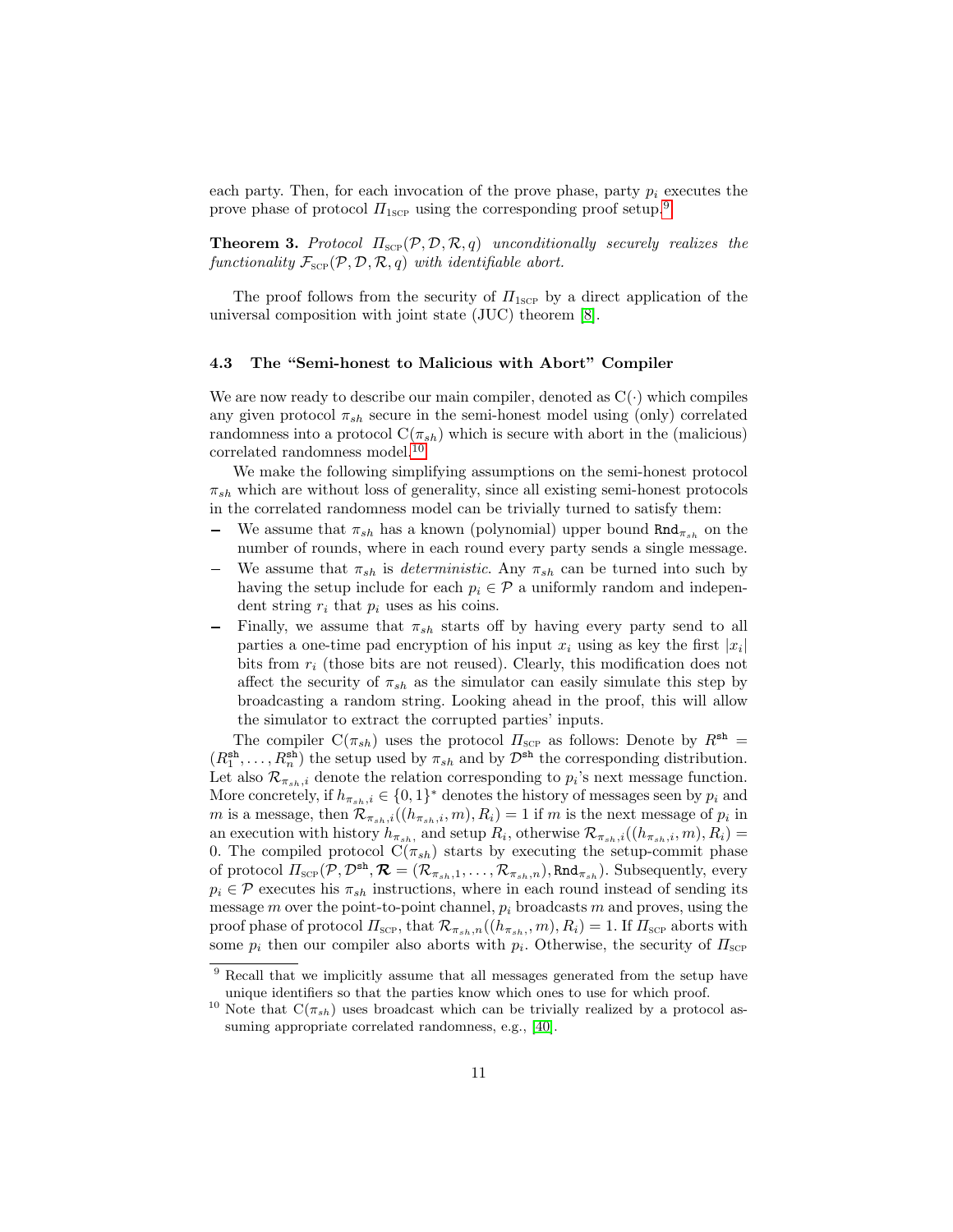ensures that every  $p_i$  followed  $\pi_{sh}$  for the given setup; therefore, security of our compiler follows from the security of  $\pi_{sh}$ . Note that the corresponding sampling functionality for  $C(\pi_{sh})$  is computable in time polynomial in the running time of the sampling functionality  $\mathcal{F}^{\mathcal{D}^{\text{sh}}}_{\text{Corr}}$  for protocol  $\pi_{sh}$ .

<span id="page-11-0"></span>**Theorem 4.** Let  $\pi_{sh}$  be a protocol as above which unconditionally UC realizes a functionality F in the presence of a semi-honest adversary in the  $\mathcal{F}_{Corr}^{D^{sh}}$ -hybrid (correlated randomness) model. Then the compiled protocol  $C(\pi_{sh})$  unconditionally UC realizes the functionality  $\mathcal F$  with identifiable abort in the presence of a malicious adversary in the  $\mathcal{F}_{Corr}^{_\text{SCP}}$ -hybrid (correlated randomness) model.

Note that any (semi-honest) OT-hybrid protocol can be cast as a protocol in the correlated randomness model by precomputing the OT. Hence, by instantiating  $\pi_{sh}$  with any semi-honest OT hybrid protocol. e.g., [\[20\]](#page-16-13), we obtain the following corollary.

Corollary 1. There exists a protocol which unconditionally UC realizes any well-formed [\[7\]](#page-15-5) multi-party functionality with identifiable abort.

The question of feasibility of unconditional security with identifiable abort from correlated randomness has been open even in the simpler standalone model [\[21,](#page-16-2)[19,](#page-16-3)[4\]](#page-15-8). As a corollary of Theorem [4](#page-11-0) one can derive a positive statement also for that model.

Corollary 2 (Stand-alone security with identifiable abort). There exists a protocol which unconditionally securely evaluates any given function f with identifiable abort in the stand alone correlated randomness model.

## 5 SFE Using Black-box OT

In this section, we provide a generic MPC protocol which is (computationally) secure with identifiable abort making black-box use of an (adaptively) secure UC protocol for one-out-of two oblivious transfer  $\mathcal{F}_{OT}$  (see [\[39\]](#page-17-5) for a formal description) in the Common Reference String (CRS) model.

The high-level idea of our construction is the following: as we have already provided an unconditional implementation of ID-MPC based (only) on correlated randomness, it suffices to provide a protocol  $\Pi_{\text{corr}}^{\text{CSP}}$  with the above properties for implementing the corresponding sampling functionality  $\mathcal{F}_{\text{Corr}}^{\text{SCP}}$ . Indeed, given such a protocol  $\Pi_{\text{corr}}^{\text{CSP}}$ , we can first use it to compute the setup needed for  $\widetilde{C}(\pi_{sh})$  (for any appropriate semi-honest protocol  $\pi_{sh}$ , e.g., the one from [\[21\]](#page-16-2)) and then use  $\pi_{sh}$  to evaluate any given functionality; if either the setup generation or  $\pi_{sh}$ aborts with some  $p_i$  then the construction also aborts with  $p_i$ .

In the remainder of this section we describe  $\Pi_{\text{corr}}^{\mathcal{F}_{\text{Corr}}^{\text{cer}}}$ . In fact, we provide a protocol  $\Pi_{\text{Corr}}^{\mathcal{D}}$  which allows to implement any sampling functionality  $\mathcal{F}_{\text{Corr}}^{\mathcal{D}}$  for a given efficiently computable distribution  $D$ . The key idea behind our construction in the following: as the functionality  $\mathcal{F}^{\mathcal{D}}_{Corr}$  receives no (private) inputs from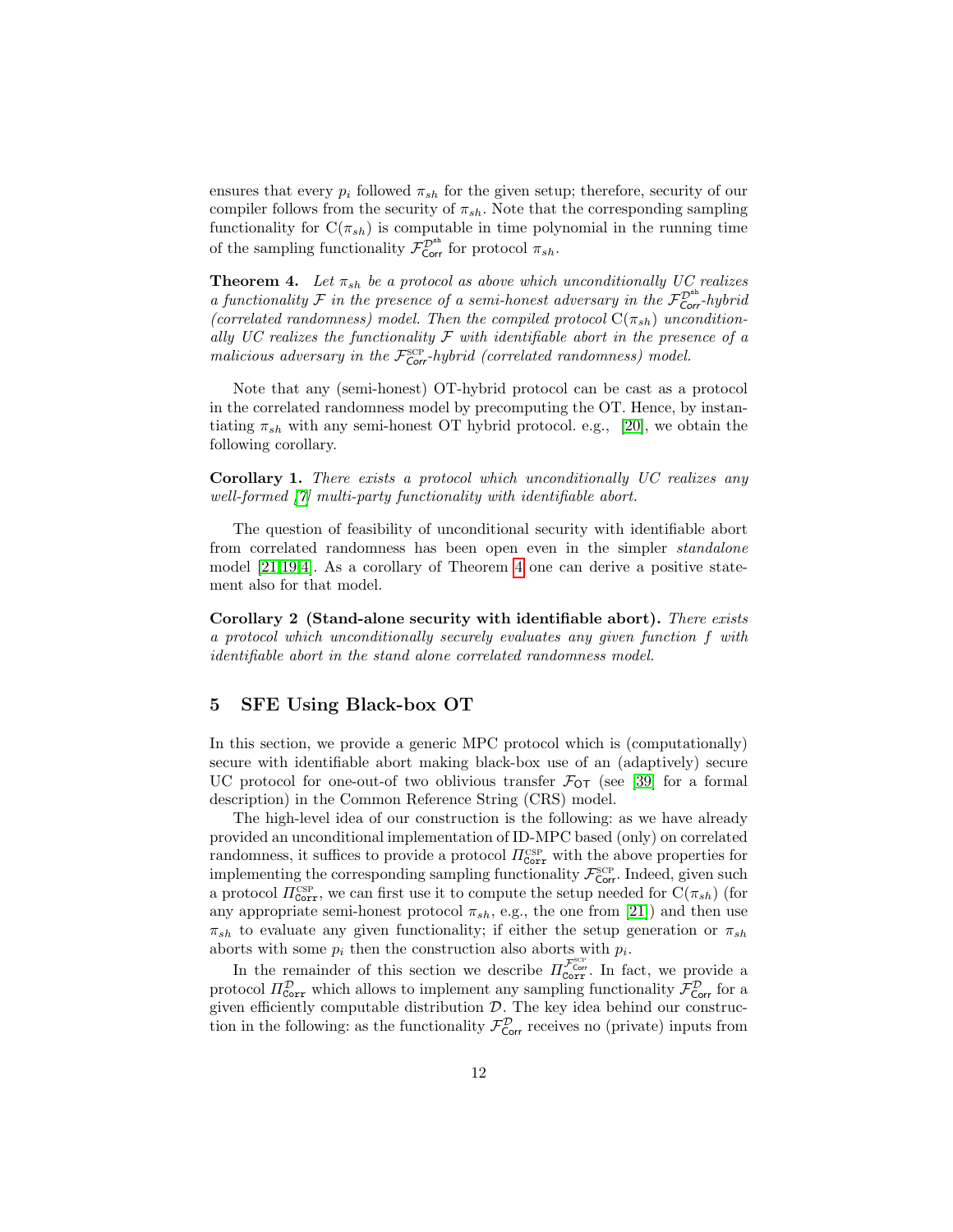the parties, we can have every party commit to its random tape, and then attempt to realize  $\mathcal{F}^{\mathcal{D}}_{\text{Corr}}$  by a protocol which is secure with (non-identifiable) abort; if the evaluation aborts then the parties open the commitments to their random tapes and use these tapes to detect which party cheated. Note that, as the parties have no private inputs, announcing their views does not violate privacy of the computation.

For the above idea to work we need to ensure that deviation from the honest protocol can be consistently detected by every party (upon opening the committed random coins). Therefore, we define the following  $\mathcal{P}\text{-}verifiability$  property. For any given execution of a protocol  $\Pi$ , we say that a party  $p_i$  correctly executed  $\Pi$  with respect to  $(x_i, r_i)$  (up to round  $\rho$ ) in the CRS model if  $p_i$  sent all his messages as instructed by  $\Pi$  on this input  $x_i$ , random coins  $r_i$  and the common reference string C. Let  $\Pi$  be a protocol in the CRS model which starts by having every party commit to its random tape.  $\Pi$  is  $P$ -verifiable if there exists a deterministic polynomial algorithm  $D$ , called the detector, with the following property: given the CRS, the inputs of the parties, their committed randomness, and the view of any honest  $p_i, \mathcal{D}$  outputs the identity of a party  $p_i \in \mathcal{P}$  who did not correctly execute  $\Pi$  (if such a party exists).

In the remainder of this section we provide the details of our protocol. As our protocols makes black-box use of a UC secure 12OT protocol in the CRS model, for it to be P-verifiable the underlying 12OT protocol needs to also be  $P$ -verifiable. Therefore, in the following, first, we show how to obtain from any given OT protocol  $\Pi_{\text{OT}}$  a P-verifiable OT protocol  $\Pi_{\text{VOT}}$  (making black-box use of  $\Pi_{0T}$ , and, subsequently, we show how to use  $\Pi_{V0T}$  to transform an OT-hybrid SFE protocol into a  $P$ -verifiable SFE protocol in the CRS model. Finally, at the end of the current section, we show how to use our  $P$ -verifiable SFE protocol to implement any sampling functionality  $\mathcal{F}^{\mathcal{D}}_{\text{Corr}}$  with identifiable abort making black-box use of  $\Pi_{0T}$ . P-Verifiable OT. Let  $\Pi_{0T}$  be a (two-party) protocol

which adaptively UC securely realizes  $\mathcal{F}_{OT}$ , among parties  $p_1$  and  $p_2$  in the CRS model (e.g., [\[10,](#page-15-9)[39\]](#page-17-5)). For  $i \in \{1,2\}$  denote by  $f_{\Pi_{\text{OT}}}^i$  the next message function of  $p_i$  defined as follows: let VIEW<sub>i</sub> be the view of party  $p_i$  at the beginning of round  $\rho$  in an execution of  $\Pi_{0T}$ ;<sup>[11](#page-12-0)</sup> then  $f_{H_{0T}}^i$ (VIEW<sub>i</sub>) = m is the message which  $p_i$ sends in round  $\rho$  of protocol  $\Pi_{\text{OT}}$ , given that his current view is VIEW<sub>i</sub> (if  $\rho$  is the last round, then, by default,  $m = ($ out, y), where y is  $p_i$ 's output). Observe that  $f_{\varPi_{0\mathtt{T}}}$  is a deterministic function. Without loss of generality, assume that protocol  $\Pi_{\text{OT}}$  has a known number of rounds  $\text{Rnd}_{\Pi_{\text{OT}}}$ , where in each round only one of the parties  $p_1$  and  $p_2$  sends a message (from  $\{0,1\}^k$ ). Let, also,  $\mathcal{F}_{\text{OT}}^{\mathcal{P}}$  denote the multi-party extension of  $\mathcal{F}_{OT}$ , in which parties other than  $p_1$  and  $p_2$  provide a default input and receive a default output, i.e.,  $\mathcal{F}_{\text{OT}}^{\mathcal{P}}$  corresponds to the function  $f_{\text{or}}^{\mathcal{P}}((x_0, x_1), b, \lambda, \ldots, \lambda) = (\perp, x_b, \perp, \perp)$ . We describe a multi-party  $\mathcal{P}$ -verifiable protocol  $\Pi_{\text{VOT}}$  which securely realizes the functionality  $\mathcal{F}_{\text{OT}}^{\mathcal{P}}$ .

The protocol  $\Pi_{VOT}$  works as follows: initially, every party commits to its random tape. Subsequently, the parties execute their  $\Pi_{0T}$  instructions with the

<span id="page-12-0"></span><sup>&</sup>lt;sup>11</sup> Recall that VIEW<sub>i</sub> consists of the inputs and randomness of  $p_i$  along with all messages received up to round r.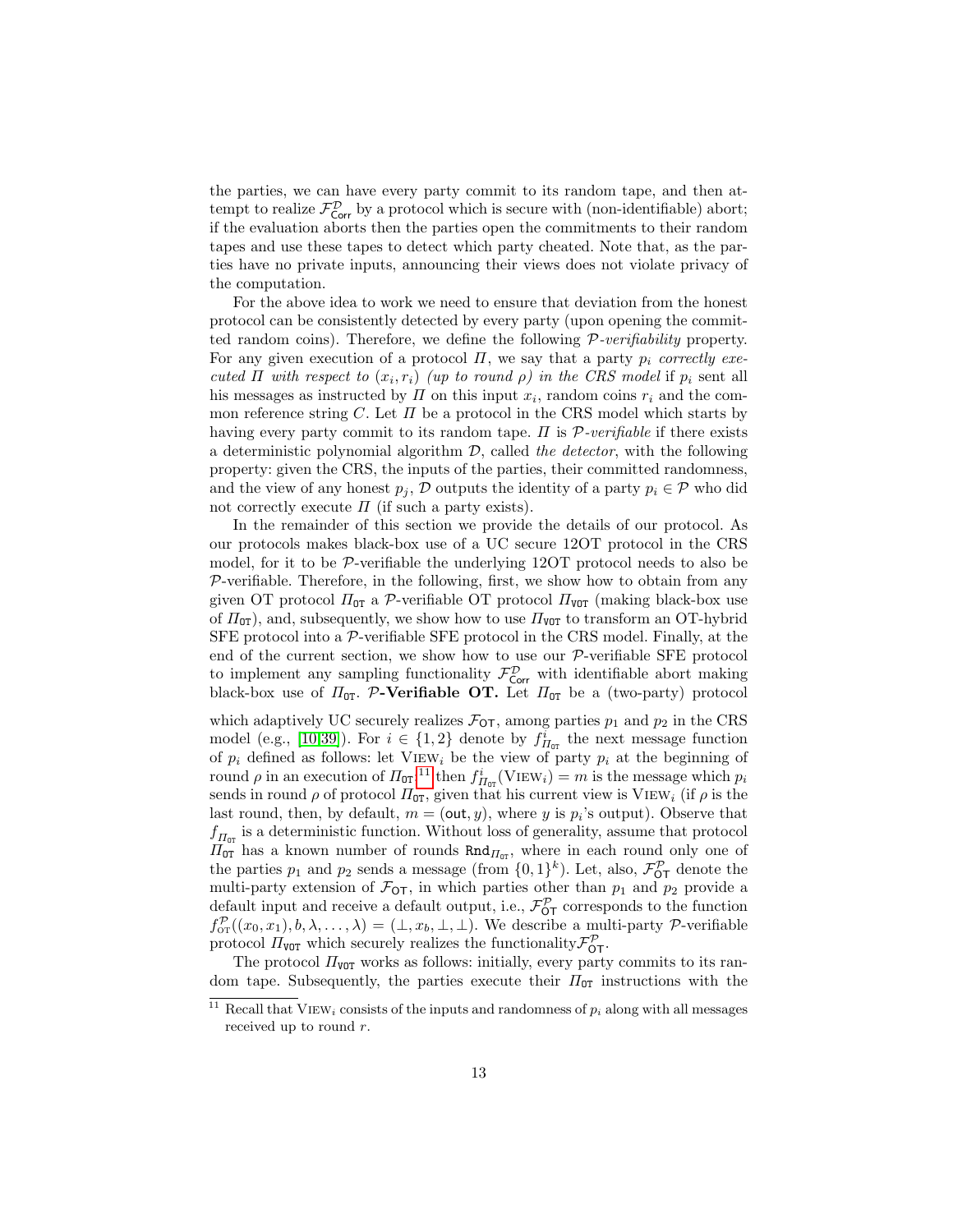following modification: whenever, for  $i, j \in \{1, 2\}$ ,  $p_i$  is to send a message  $m \in \{0,1\}^k$  to  $p_j$ , he chooses the first k unused bits from his random tape (denote by  $K$  the string resulting by concatenating these bits), broadcast a onetime pad encryption  $c = m \oplus K$  of m with key K, and privately opens the corresponding commitments towards  $p_i$ . If the opening fails then  $p_i$  publicly complains and  $p_i$  replies by broadcasting K;  $p_i$  recovers m by decrypting c. Clearly, the above modification does not affect the security of  $\Pi_{0T}$  (as all keys are chosen using fresh and independent randomness), therefore  $\Pi_{VOT}$  securely realizes  $\mathcal{F}_{\text{OT}}^{\mathcal{P}}$ . Additionally, the above protocol is  $\mathcal{P}\text{-verifiable: indeed, because the}$ entire transcript is broadcasted, the view of any party contains all information needed to check whether or not the transcript is consistent with any given set of inputs and committed randomness. For simplicity, in the following we state the security in the  $\{CRS, \hat{\mathcal{F}}_{COM}\}$ -hybrid model i.e., where, in addition to the CRS the protocol can make ideal calls to a (one-to-many) commitment functionality  $\hat{\mathcal{F}}_{\text{COM}}$ which behaves exactly as  $\mathcal{F}_{COM}$  but allows both public and private opening of the committed value.  $12$  We point out that all security statements in the lemma are with respect to an adaptive adversary.

<span id="page-13-1"></span>**Lemma 1.** Assuming  $\Pi_{\text{OT}}$  UC securely realizes the two-party 120T functionality  $\mathcal{F}_{OT}$  in the CRS model, the protocol  $\Pi_{\text{VOT}}$  (defined above) satisfies the following properties: (security)  $\Pi_{\text{VOT}}$  UC securely realizes the multi-party extension  $\mathcal{F}_{OT}^{\mathcal{P}}$  of  $\mathcal{F}_{OT}$  (defined above) in the {CRS,  $\hat{\mathcal{F}}_{COM}$ }-hybrid model; (P-verifiability)  $\Pi$ <sub>VOT</sub> is  $P$ -verifiable. Furthermore,  $\Pi$ <sub>VOT</sub> makes black-box use of (the next-message function of )  $\Pi_{\text{OT}}$ .

 $P$ -verifiable MPC with (non-identifiable) abort. The next step is to add verifiability to a given adaptively UC secure OT-hybrid MPC protocol  $\Pi^{\mathcal{F}_{\text{OT}}}$ . Wlog, we assume that  $\Pi^{\mathcal{F}_{OT}}$  only makes calls to  $\mathcal{F}_{OT}$  and to a broadcast channel. (Indeed,  $\mathcal{F}_{\text{OT}}$  can be used to also implement secure bilateral communication as follows: to send message x, the sender inputs  $(x, x)$  and the receiver input  $b = 1$ .

Denote by  $\Pi^{H_{\text{VOT}}}$  the version of  $\Pi^{\mathcal{F}_{\text{OT}}}$  which starts off by having every party publicly commit to its random tape and has all calls to  $\mathcal{F}_{OT}$  replaced by invocations of protocol  $\Pi_{\text{VOT}}$  instantiated with fresh/independent randomness. More precisely,  $\Pi^{H_{\text{VOT}}}$  is derived from  $\Pi^{\mathcal{F}_{\text{OT}}}$  as follows:

- Initially every party commits to its random tape using one-to-many commitments.
- All calls to  $\mathcal{F}_{OT}$  (including the ones used as above to implement bilateral communication) are replaced by invocations of protocol  $\Pi_{\text{VOT}}$ . (The random coing do not need to be committed again; the above commitments are used in the invocations of  $\Pi_{VOT}$ .
- For each party  $p_i$  a specific part of  $p_i$ 's random tape is associated with each invocation of  $\pi_{\text{VOT}}$ . This part is used only in this invocation and nowhere else in the protocol.

<span id="page-13-0"></span><sup>&</sup>lt;sup>12</sup> We can use any of the CRS-based commitment protocols [\[6,](#page-15-13)[7\]](#page-15-5) to instantiate  $\hat{\mathcal{F}}_{COM}$ .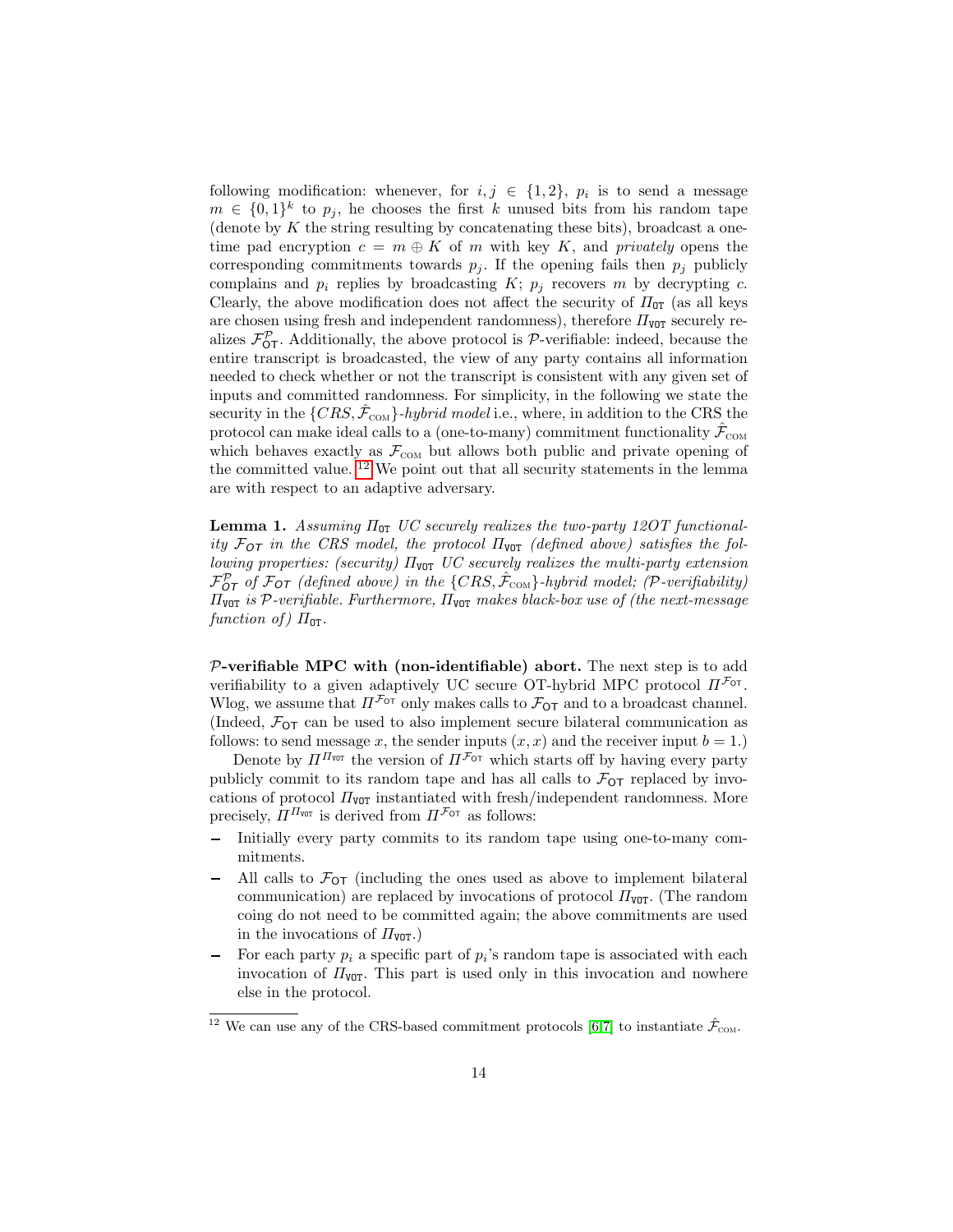The following lemma states the achieved security, where as in Lemma [1](#page-13-1) all security statements are with respect to an adaptive adversary. The proof follows from the security of  $\Pi^{\mathcal{F}_{OT}}$  and the security/ $\mathcal{P}_{\text{verifiability}}$  of  $\Pi_{\text{VOT}}$ .

<span id="page-14-0"></span>**Lemma 2.** Let F be a UC functionality and  $\Pi^{\mathcal{F}_{OT}}$  be a protocol which unconditionally UC securely realizes  $\mathcal F$  in the  $\mathcal F_{OT}$ -hybrid model with (non-identifiable) abort, and for a protocol  $\Pi_{\text{OT}}$  which UC securely realizes  $\mathcal{F}_{\text{OT}}$  in the CRS model, let  $\Pi_{\text{VOT}}$  be the corresponding  $\mathcal{P}\text{-}verifiable$  protocol (as in Lemma [1\)](#page-13-1). Then protocol  $\Pi^{\Pi_{\text{VOT}}}$ , defined above, satisfies the following properties: (security)  $\Pi^{\Pi_{\text{VOT}}}$ UC securely realizes  $\mathcal F$  with (non-identifiable) abort in the  $\{CRS, \hat{\mathcal F}_{{\rm COM}}\}$ -hybrid model; (P-verifiability) Protocol  $\Pi^{H_{\text{VOT}}}$  is  $\mathcal P$ -verifiable. Furthermore,  $\Pi^{H_{\text{VOT}}}$  makes black-box use of (the next-message function of)  $\Pi_{\text{OT}}$ .

The Setup Compiler. We next describe the protocol  $\Pi_{\text{corr}}^{\mathcal{D}}$  which securely realizes any given sampling functionality  $\mathcal{F}^{\mathcal{D}}_{\text{Corr}}$  (for an efficiently computable distribution  $\mathcal{D}$ ), while making black-box use of a UC secure OT-protocol in the CRS model and ideal calls to  $\hat{\mathcal{F}}_{COM}$ . The idea is to, first, have every party commits to its random coins and then invoke  $\Pi^{H_{\text{VOT}}}$  to securely realize functionality  $\mathcal{F}_{\text{Corr}}^{\mathcal{D}}$ using these coins; if the evaluation aborts, then the parties open their committed randomness and use the detector  $D$  to figure out which party cheated. Because the parties have no inputs, opening their randomness does not violate privacy.

Unfortunately, the above over-simplistic protocol is not simulatable. Intuitively, the reason is that  $\Pi^{H_{\text{VOT}}}$  might abort after the adversary has seen his outputs of  $\mathcal{F}^{\mathcal{D}}_{\text{Corr}}$ , in which case the simulator needs to come up with random coins for the simulated honest parties which are consistent with the adversary's view. We resolve this by the following technical trick, which ensures that  $S$  needs to invoke  $\mathcal{F}^{\mathcal{D}}_{\text{Corr}}$  only if the computation of  $\Pi^{H_{\text{VOT}}}$  was successful: instead of directly computing  $\mathcal{F}^{\mathcal{D}}_{\text{Corr}}$ , we use  $\Pi^{H_{\text{vor}}}$  to realize the functionality  $\langle \mathcal{F}^{\mathcal{D}}_{\text{Corr}} \rangle$  which computes an authenticated (by means of i.t. signatures)  $n$ -out-of-n secret sharing of the output of  $\mathcal{F}^{\mathcal{D}}_{\text{Corr}}$ . This sharing is then reconstructed by having every party announce its share. The authenticity of the output sharing ensures that either the reconstruction will succeed or a party that did not announce a properly signed share will be caught, in which case the protocol identifies this party.

<span id="page-14-1"></span>**Theorem 5.** Assuming  $\Pi_{\texttt{OT}}, H_{\texttt{VOT}},$  and  $\Pi^{H_{\texttt{VOT}}}$  as in Lemma [2,](#page-14-0) the protocol  $\Pi_{\textit{Corr}}^{\mathcal{D}}$ securely realizes  $\mathcal{F}_{\text{Corr}}^{\mathcal{D}}$  with identifiable abort in the CRS model while making black-box use of  $\Pi_{\texttt{OT}}$  and ideal calls to the commitment functionality  $\hat{\mathcal{F}}_{\texttt{COM}}$ .

By combining Theorems [4](#page-11-0) and [5](#page-14-1) with the universal composition theorem, and instantiating  $\Pi^{\overline{H}_{\text{VOT}}}$  with the IPS protocol [\[32\]](#page-17-15) we obtain the following corollary.

Corollary 3. There exists a protocol which UC realizes any given functionality with identifiable abort, while making black-box use of a protocol for UC realizing  $\mathcal{F}_{\text{OT}}$  and a protocol for UC realizing  $\hat{\mathcal{F}}_{\text{COM}}$  in the CRS model.

The Stand-alone model. The proof of Theorem [5](#page-14-1) does not use the equivocality of the commitments. Therefore, assuming an adaptive 12OT protocol and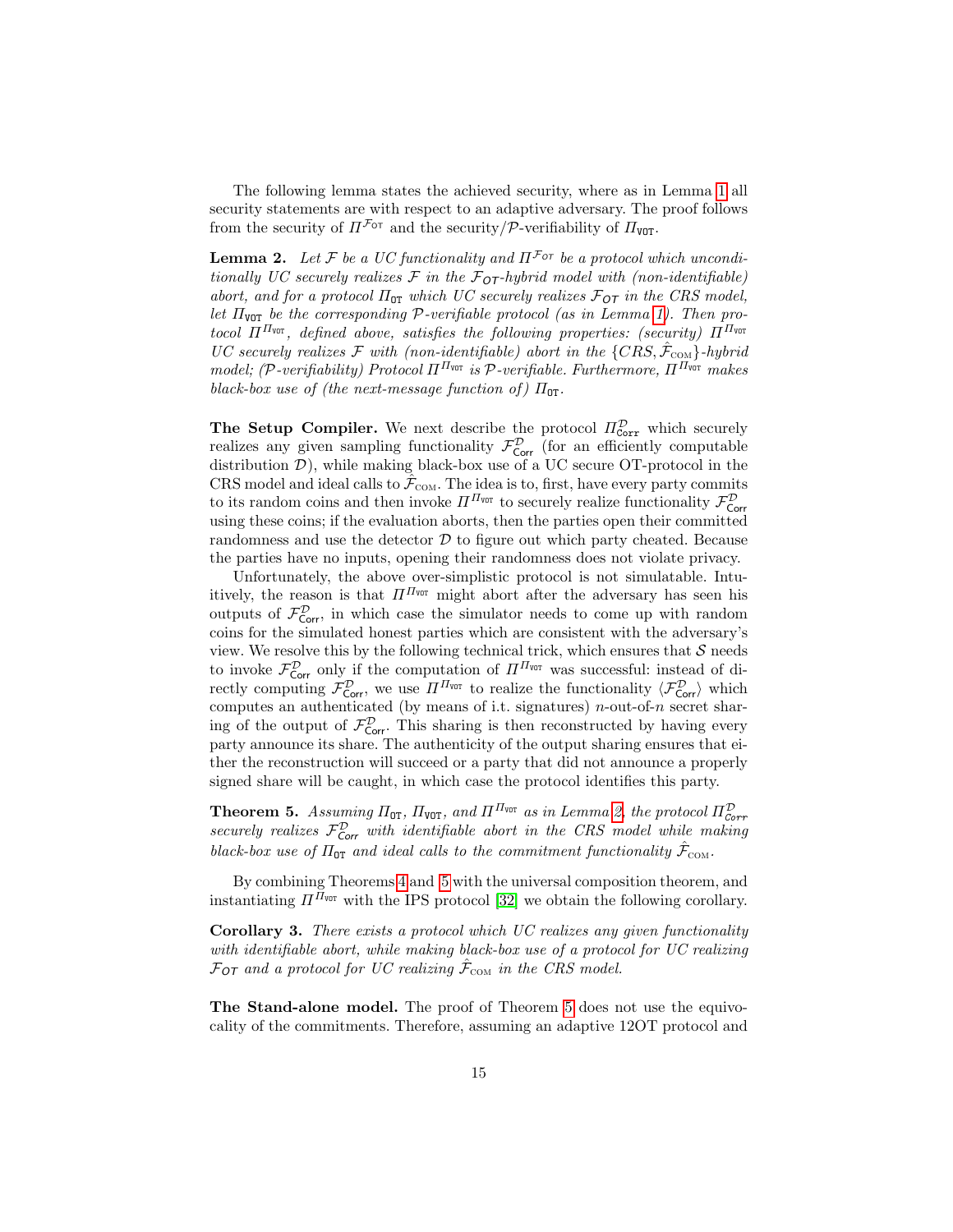extractable commitments, it can be carried over to the stand-alone setting. Such extractable commitments can be constructed by making a black-box use of a one-way function [\[38\]](#page-17-7), which in turns can be obtained via a black-box use of OT [\[27\]](#page-16-7). Thus, we get the following result for the stand-alone model (see full version for proof).

Lemma 3 (Stand-alone). There exists a protocol which securely realizes any given functionality with identifiable abort in the plain model making black-box use of an adaptively secure OT protocol in the plain model.

# References

- <span id="page-15-11"></span>1. A. Beimel, Y. Lindell, E. Omri, and I. Orlov.  $1/p$ -Secure multiparty computation without honest majority and the best of both worlds. In P. Rogaway, editor, CRYPTO 2011, volume 6841 of LNCS, pp. 277–296. Springer, 2011.
- <span id="page-15-2"></span>2. M. Ben-Or, S. Goldwasser, and A. Wigderson. Completeness theorems for noncryptographic fault-tolerant distributed computations. In 20th ACM STOC, pp. 1–10. ACM Press, 1988.
- <span id="page-15-0"></span>3. R. Bendlin, I. Damgård, C. Orlandi, and S. Zakarias. Semi-homomorphic encryption and multiparty computation. In K. G. Paterson, editor, EUROCRYPT 2011, volume 6632 of LNCS, pp. 169–188. Springer, 2011.
- <span id="page-15-8"></span>4. R. Canetti. Security and composition of multiparty cryptographic protocols. Journal of Cryptology, 13(1):143–202, 2000.
- <span id="page-15-7"></span>5. R. Canetti. Universally composable security: A new paradigm for cryptographic protocols. In 42nd FOCS, pp. 136–145. IEEE Computer Society Press, 2001.
- <span id="page-15-13"></span>6. R. Canetti and M. Fischlin. Universally composable commitments. In J. Kilian, editor, CRYPTO 2001, volume 2139 of LNCS, pp. 19–40. Springer, 2001.
- <span id="page-15-5"></span>7. R Canetti, Y. Lindell, R. Ostrovsky, and A. Sahai. Universally composable twoparty and multi-party secure computation. In 34th ACM STOC, pp. 494–503. ACM Press, 2002.
- <span id="page-15-12"></span>8. R. Canetti and T. Rabin. Universal composition with joint state. In D. Boneh, editor, CRYPTO 2003, volume 2729 of LNCS, pp. 265–281. Springer, 2003.
- <span id="page-15-3"></span>9. D. Chaum, C. Crépeau, and I. Damgård. Multiparty unconditionally secure protocols. In 20th ACM STOC, pp. 11–19. ACM Press, 1988.
- <span id="page-15-9"></span>10. S. G. Choi, J. Katz, H. Wee, and H.-S. Zhou. Efficient, adaptively secure, and composable oblivious transfer with a single, global crs. In K. Kurosawa and G. Hanaoka, editors, PKC 2013, volume 7778 of LNCS, pp. 73–88. Springer, 2013.
- <span id="page-15-10"></span>11. Seung Geol Choi, Dana Dachman-Soled, Tal Malkin, Hoeteck Wee. Simple, Black-Box Constructions of Adaptively Secure Protocols. In 6th TCC, pp. 387-402, 2009.
- <span id="page-15-4"></span>12. R. Cleve. Limits on the Security of Coin Flips when Half the Processors Are Faulty. In 18th STOC, pp. 364-369, 1986.
- <span id="page-15-6"></span>13. R. Cramer, I. Damgård, and J. B. Nielsen. Multiparty computation from threshold homomorphic encryption. In B. Pfitzmann, editor, EUROCRYPT 2001, pp. 280– 299, 2001.
- <span id="page-15-1"></span>14. I. Damgård, M. Keller, E. Larraia, C. Miles, and N. P. Smart. Implementing AES via an actively/covertly secure dishonest-majority MPC protocol. In I. Visconti and R. De Prisco, editors, SCN 2012, volume 7485 of LNCS, pp. 241–263. Springer, 2012.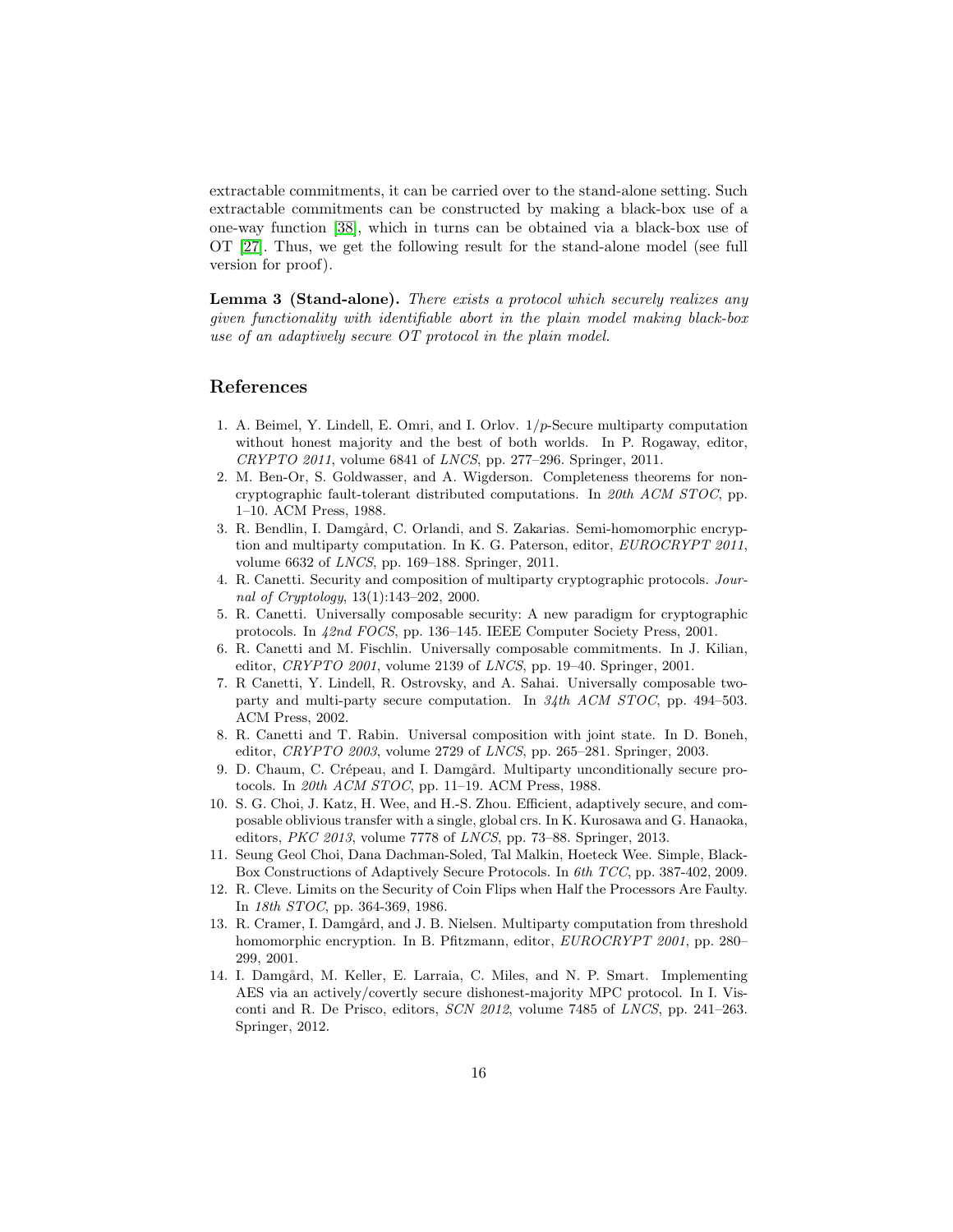- <span id="page-16-1"></span>15. I. Damgård, M. Keller, E. Larraia, V. Pastro, P. Scholl, and N. P. Smart. Practical covertly secure MPC for dishonest majority - or: Breaking the SPDZ limits. In J. Crampton, S. Jajodia, and K. Mayes, editors, 18th ESORICS, volume 8134 of LNCS, pp. 1–18, Egham, UK, Sep 9–13, 2003. Springer, 2003.
- <span id="page-16-0"></span>16. I. Damgård, V. Pastro, N. P. Smart, and S. Zakarias. Multiparty computation from somewhat homomorphic encryption. In R. Safavi-Naini and R. Canetti, editors, CRYPTO 2012, volume 7417 of LNCS, pp. 643–662. Springer, 2012.
- <span id="page-16-6"></span>17. T. K. Frederiksen, T. P. Jakobsen, J. B. Nielsen, P. S. Nordholt, and C. Orlandi. Minilego: Efficient secure two-party computation from general assumptions. In T. Johansson and P. Q. Nguyen EUROCRYPT 2013, pp. 537–556, 2013.
- <span id="page-16-10"></span>18. J. A. Garay, P. D. MacKenzie, M. Prabhakaran, and K. Yang. Resource fairness and composability of cryptographic protocols. In S. Halevi and T.Rabin, editors, TCC 2006, volume 3876 of LNCS, pp. 404–428. Springer, 2006.
- <span id="page-16-3"></span>19. O. Goldreich. Foundations of Cryptography: Basic Tools, volume 1. Cambridge University Press, Cambridge, UK, 2001.
- <span id="page-16-13"></span>20. O. Goldreich. Foundations of Cryptography: Basic Applications, volume 2. Cambridge University Press, Cambridge, UK, 2004.
- <span id="page-16-2"></span>21. O. Goldreich, S. Micali, and A. Wigderson. How to play any mental game, or a completeness theorem for protocols with honest majority. In A. Aho, editor, 19th ACM STOC, pp. 218–229. ACM Press, 1987.
- <span id="page-16-12"></span>22. S. D. Gordon and J. Katz. Partial fairness in secure two-party computation. In H. Gilbert, editor, EUROCRYPT 2010, volume 6110 of LNCS, pp. 157–176. Springer, 2010.
- 23. V. Goyal, C.-K. Lee, R. Ostrovsky, and I. Visconti. Constructing non-malleable commitments: A black-box approach. In 53rd FOCS, pp. 51–60. IEEE Computer Society, 2012.
- <span id="page-16-8"></span>24. I. Haitner, Y. Ishai, E. Kushilevitz, Y. Lindell, and E. Petrank. Black-Box Constructions of Protocols for Secure Computation. SIAM J. Comput. 40(2): 225-266, 2011.
- <span id="page-16-14"></span>25. M. Hirt and U. M. Maurer. Player simulation and general adversary structures in perfect multiparty computation. Journal of Cryptology, 13(1):31–60, 2000.
- <span id="page-16-11"></span>26. M. Hirt, U. M. Maurer, and V. Zikas. MPC vs. SFE: Unconditional and computational security. In J. Pieprzyk, editor, ASIACRYPT 2008, volume 5350 of LNCS, pp. 1–18. Springer, 2008.
- <span id="page-16-7"></span>27. R Impagliazzo and M. Luby. One-way functions are essential for complexity-based cryptography. In 30th FOCS, pp. 230–235. IEEE Computer Society Press, 1989.
- <span id="page-16-5"></span>28. Y. Ishai, J. Kilian, K. Nissim, and E. Petrank. Extending oblivious transfers efficiently. In D. Boneh, editor, CRYPTO 2003, volume 2729 of LNCS, pp. 145– 161. Springer, 2003.
- <span id="page-16-9"></span>29. Yuval Ishai, Eyal Kushilevitz, Yehuda Lindell, and Erez Petrank. On combining privacy with guaranteed output delivery in secure multiparty computation. In Cynthia Dwork, editor, CRYPTO 2006, volume 4117 of LNCS, pp. 483–500. Springer, 2006.
- <span id="page-16-15"></span>30. Y. Ishai, E. Kushilevitz, R. Ostrovsky, and A. Sahai. Zero-knowledge from secure multiparty computation. In D. S. Johnson and U. Feige, editors, 39th ACM STOC, pp. 21–30. ACM Press, 2007.
- <span id="page-16-4"></span>31. Y. Ishai, R. Ostrovsky, and H. Seyalioglu. Identifying cheaters without an honest majority. In R. Cramer, editor, TCC 2012, volume 7194 of LNCS, pp. 21–38. Springer, 2012.